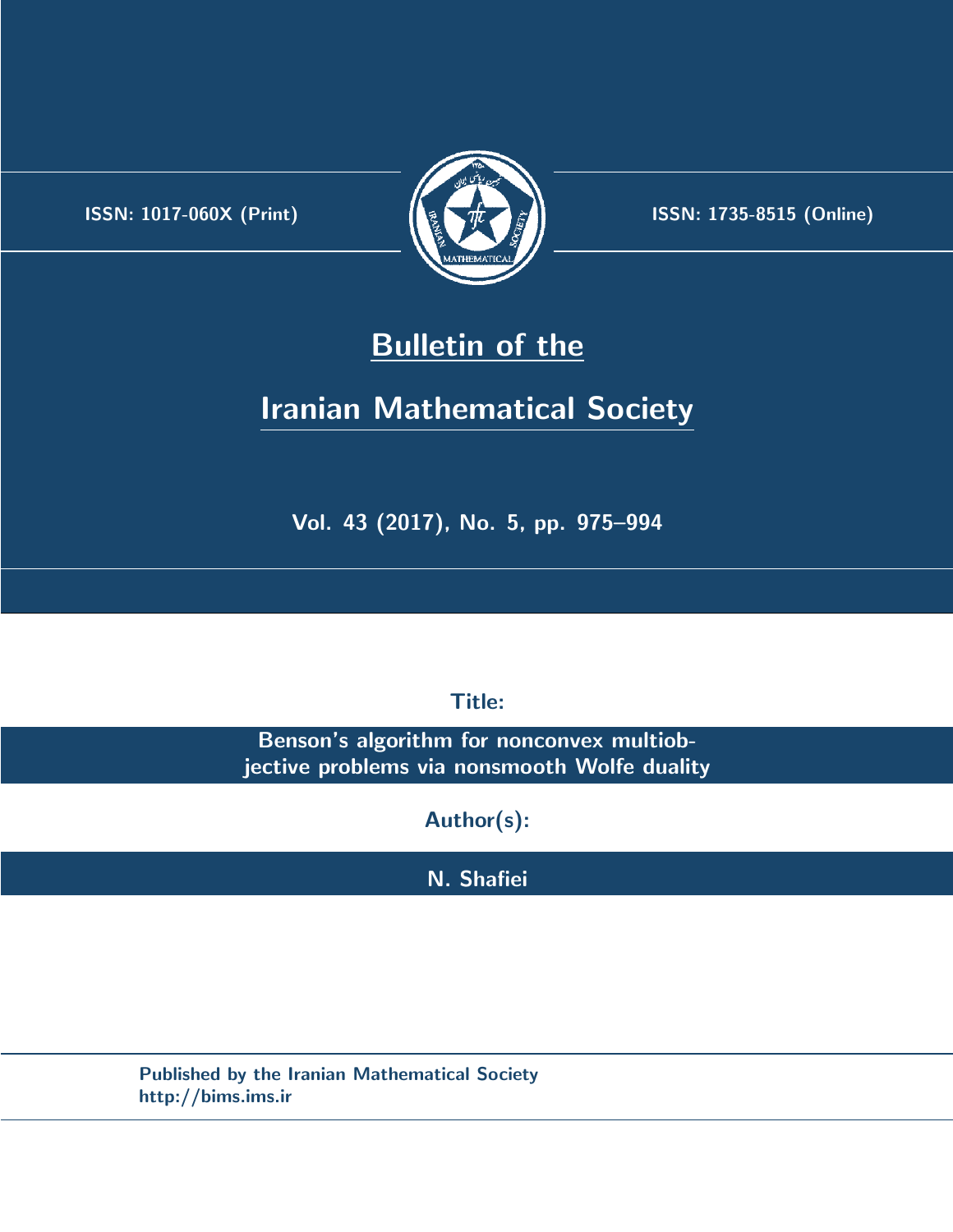Bull. Iranian Math. Soc. Vol. 43 (2017), No. 5, pp. 975–994 Online ISSN: 1735-8515

## **BENSON'S ALGORITHM FOR NONCONVEX MULTIOBJECTIVE PROBLEMS VIA NONSMOOTH WOLFE DUALITY**

#### N. SHAFIEI

(Communicated by Maziar Salahi)

ABSTRACT. In this paper, we propose an algorithm to obtain an approximation set of the (weakly) nondominated points of nonsmooth multiobjective optimization problems with equality and inequality constraints. We use an extension of the Wolfe duality to construct the separating hyperplane in Benson's outer algorithm for multiobjective programming problems with subdifferentiable functions. We also formulate an infinitive approximation set of the (weakly) nondominated points of biobjective optimization problems. Moreover, we provide some numerical examples to illustrate the advantage of our algorithm.

**Keywords:** Multiobjective optimization, approximation algorithm, efficient solution, nondominated point.

**MSC(2010):** Primary: 90C29; Secondary: 49J52, 90C30.

#### 1. **Introduction**

In multiobjective optimization, several objective functions have to be optimized simultaneously. The problem occurs in many applications, such as finance, scheduling, engineering design, medical treatment, etc (see [[7](#page-20-0), [9](#page-20-1), [17\]](#page-20-2)). A multiobjective programming problem (MOP) often has no optimal solution that could optimize all objectives simultaneously. Therefore, the concept of optimality has to be replaced by the concept of efficiency. An efficient solution is a feasible point of MOP if there are not any other feasible points with the same or smaller objective function values, such that there is a decrease in at least one objective function value. The image of an efficient point in variable space is a nondominated point in the objective space.

The fact that an improvement in one objective consequences a loss in another is known as the trade-off between the solutions. The set of all efficient points

*⃝*c 2017 Iranian Mathematical Society

Article electronically published on 31 October, 2017. Received: 20 April 2015, Accepted: 23 February 2016.

<sup>975</sup>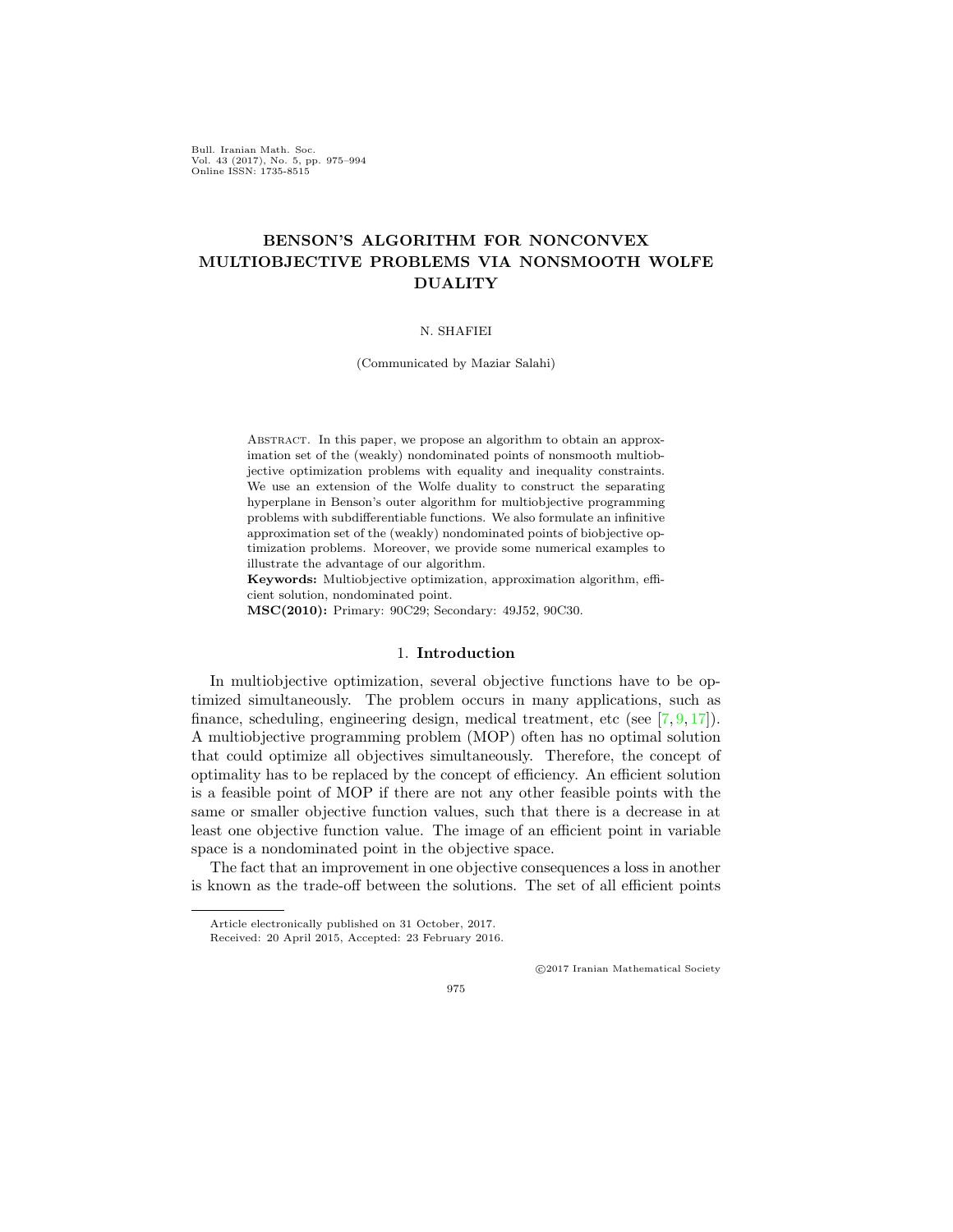and all nondominated points are called the efficient set and the nondominated set, respectively.

The primary goal of multiobjective programming is to seek the efficient set and/or the nondominated set of MOPs. Unfortunately, it is not easy to obtain an exact description of the efficient set and the nondominated set that include usually an infinite number of points. Therefore, an approximated description (or a finite number) of the solution set is considered.

In the literature, there are a variety of approaches to obtain or approximate the solution set of MOPs such as weighted sum method,  $\epsilon$ -constraint method, goal attainment method, etc (see  $[6, 10, 12, 14, 18]$  $[6, 10, 12, 14, 18]$  $[6, 10, 12, 14, 18]$  $[6, 10, 12, 14, 18]$  $[6, 10, 12, 14, 18]$  $[6, 10, 12, 14, 18]$  $[6, 10, 12, 14, 18]$  $[6, 10, 12, 14, 18]$  $[6, 10, 12, 14, 18]$  $[6, 10, 12, 14, 18]$  $[6, 10, 12, 14, 18]$ ). Since in many practical cases, it is not possible for a decision maker to choose a preferred solution from the set of all efficient solutions, we aim to propose an algorithm to generate the nondominated set of nonconvex multiobjective optimization problems (NMOPs). Since working in the lower dimensional space may require less computational effort, it is more natural to compare the objective values rather than the decision values.

Benson's "outer approximation algorithm" [[2\]](#page-19-0) proposes an algorithm for approximating the nondominated set of a multiobjective linear programming problem. Ehrgott et al. [\[4](#page-20-8)] employ results from geometric duality theory for multiobjective linear programmes (MOLPs) to derive a dual variant of Benson's outer approximation algorithm. In  $[16]$  $[16]$  a modification of Benson's algorithm is proposed to solve MOLPs by an inner and an outer approximations of the nondominated set. An extension of Benson's outer approximation algorithm provides a set of weakly *ε*-nondominated points of convex multiobjective problems, see [[5\]](#page-20-10). Recently, an extension of Benson's outer approximation algorithm and a dual variant of it are presented for convex MOPs in [\[11](#page-20-11)].

We modify the idea of Benson's algorithm in order to solve a class of NMOPs with equality and inequality constraints. In fact, our method is an extension of [\[5](#page-20-10)] for MOPs with convexlike and nonsmooth objective functions. The separating hyperplane in Benson's algorithm is constructed by an extension of the Wolfe duality to solve some MOPs with subdifferentiable functions. This method, similar to [[11](#page-20-11)], often provides more (weakly) nondominated points than the method explained in [\[5](#page-20-10)] without requiring any more computation. In comparison with [\[11](#page-20-11)], our method is suitable for a class of nonconvex MOPs with additional equality constraints. It is worth to mention that we do not require any compactness assumptions on the feasible set. The other advantage of our approach is that one can calculate the maximum error.

It is obvious that our method is also applicable for biobjective problems (BOPs). There are some methods to obtain the efficient set of these problems, see, e.g., [\[8](#page-20-12)]. We investigate that every weakly efficient solution generated by the algorithm is an efficient solution of BOPs. However, this fact is not true for three or more objective functions, see Section [7](#page-14-0) for a counterexample.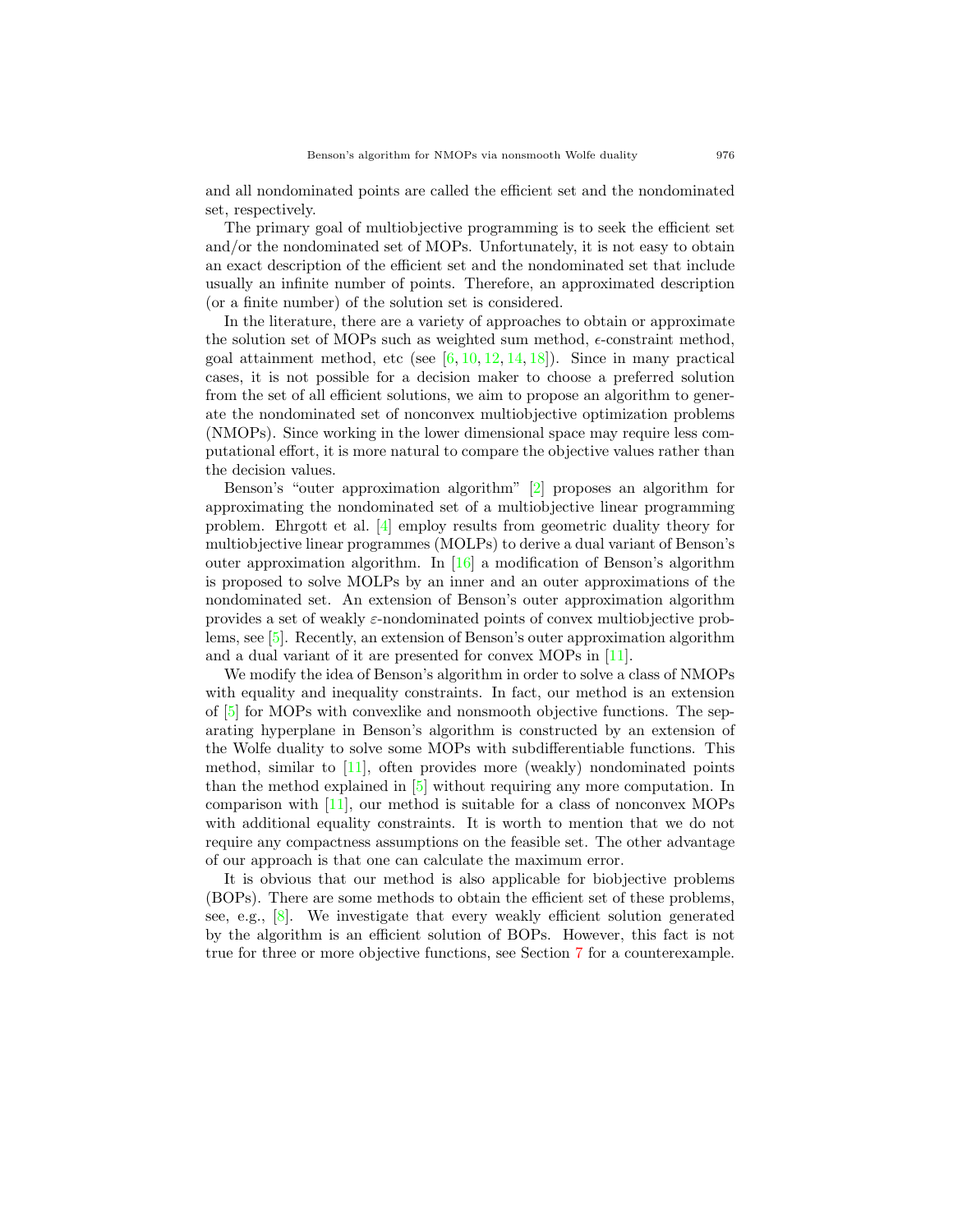Moreover, a set of *ε*-nondominated points and a set of weakly *ε*-nondominated points of BOPs are formulated.

The article is organized as follows. In Section [2,](#page-3-0) some definitions and notations are collected. We present some Wolfe duality Theorems in Section [4](#page-6-0). An algorithm for NMOPs and some details of the algorithm are proposed in Section [5](#page-7-0). In Section [6,](#page-13-0) we show that every weakly nondominated point generated by the algorithm is a nondominated point in biobjective problems. We arrange these points to construct a set of (weakly) *ε*-nondominated points. Finally, we provide numerical examples in Section [7.](#page-14-0)

### 2. **Preliminaries**

<span id="page-3-0"></span>Throughout this paper we use the following notations. A vector with only 1's as components is denoted by *e*. Let  $x, y \in \mathbb{R}^p$  and  $p \in \mathbb{N} \setminus \{1\}$ . The notations  $\leq$ ,  $\leq$  and  $\lt$  are used for the vectors *x* and *y* as follows

$$
x \leq y \iff x_i \leq y_i, \quad \forall i = 1, ..., p,
$$
  
\n
$$
x \leq y \iff x \leq y \text{ and } x \neq y,
$$
  
\n
$$
x < y \iff x_i < y_i, \quad \forall i = 1, ..., p.
$$

Therefore, R *p*  $\sum_{i=1}^{p}$  is given by

$$
\mathbb{R}^p_{\geqq} := \{ y \in \mathbb{R}^p : y \geqq 0 \}.
$$

Let  $C$  be a nonempty subset of  $\mathbb{R}^n$  where  $n \in \mathbb{N}$ . Clarke's tangent cone (resp. Clarke's normal cone) to *C* at  $x \in C$  is defined as follows (see [\[3](#page-19-1)])

$$
T_{\mathcal{C}}(x) = \{v \in \mathbb{R}^n : \forall t_n \downarrow 0, \forall x_n \to x \text{ with } x_n \in \mathcal{C}, \exists v_n \to vx_n + t_n v_n \in \mathcal{C}, \forall n\}
$$
  
(resp.  $N_{\mathcal{C}}(x) = \{v \in \mathbb{R}^n : \langle v, w \rangle \leq 0, \forall w \in T_{\mathcal{C}}(x)\}.$ )

Let  $\mathcal C$  be a convex set. A vertex of  $\mathcal C$  is an element of  $\mathcal C$  that cannot be expressed in terms of a strictly convex combination of two distinct points of *C.* The convex hull of  $\mathcal C$  is the smallest convex set containing  $\mathcal C$ . It consists exactly of all convex combination of elements of  $\mathcal{C}$ . The notations conv  $\mathcal{C}$ , int  $\mathcal{C}$ , vert  $\mathcal{C}$ , bd  $\mathcal C$  and cl  $\mathcal C$  denote the convex hull of  $\mathcal C$ *,* the interior of  $\mathcal C$ *,* the set of vertices of  $C$ , the boundary of  $C$  and the closure of  $C$ , respectively.

It is well known that Clarke's directional derivative is usually defined for lipschitzian functions. Here we recall an extension of it for non-lipschitzian functions from [\[15](#page-20-13)].

Let  $f: \mathbb{R}^n \to \mathbb{R}$  ( $\bar{\mathbb{R}} = \mathbb{R} \cup {\pm \infty}$ ) be an arbitrary function. The extended Clarke directional derivative of *f* at point  $x \in \mathbb{R}^n$  in direction  $v \in \mathbb{R}^n$ , denoted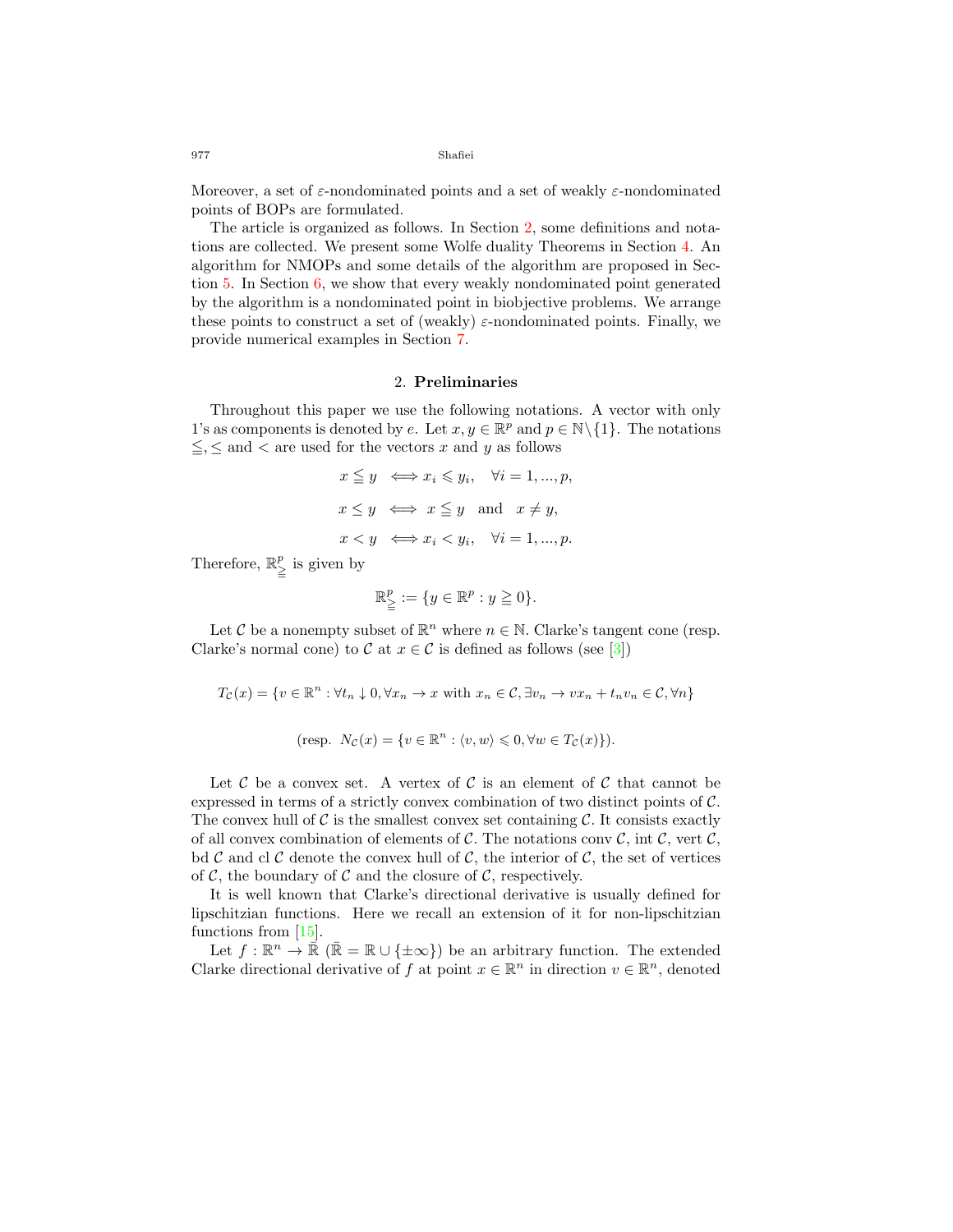by  $f^{\circ}(x; v)$ , is defined as follows

$$
\limsup_{y \to x, t \downarrow 0} \frac{f(y + tv) - f(y)}{t} \qquad (\infty - \infty = 0).
$$

The set

$$
\partial f(x) = \{ \xi \in \mathbb{R}^n : \langle \xi, v \rangle \leq f^{\circ}(x; v), \forall v \in \mathbb{R}^n \},
$$

is called the subdifferential of *f* at *x*. If  $\partial f(x) \neq \emptyset$ , the function *f* is called subdifferentiable at *x*. The function *f* is called subdifferentiable on  $\mathcal{C} \subseteq \mathbb{R}^n$  if it is subdifferentiable at all points of *C.* A vector function is subdifferentiable if its components are subdifferentiable.

Let us recall the definition of convexlike functions from  $[1]$  $[1]$ . The function  $f: \mathbb{R}^n \to \mathbb{R}$  is called convexlike on *C* if for every  $x_1, x_2 \in C$  and  $\lambda \in (0, 1)$  there exists  $x \in \mathcal{C}$  such that

$$
f(x) \leq \lambda f(x_1) + (1 - \lambda)f(x_2).
$$

A vector function is convexlike on *C* if its components are convexlike on *C.* Consider the following multiobjective programming problem:

$$
\min f(x) = (f_1(x), ..., f_p(x))
$$
  
(P)  $s.t. x \in \mathcal{X} = \{x \in C : g(x) = (g_1(x), ..., g_m(x)) \le 0, m \in \mathbb{N} \cup \{0\},\$   
 $h(x) = (h_1(x), ..., h_q(x)) = 0, q \in \mathbb{N} \cup \{0\}\},$ 

where  $f(x) : A \to \mathbb{R}^p$ ,  $g(x) : A \to \mathbb{R}^m$  and  $h(x) : A \to \mathbb{R}^q$  are subdifferentiable functions on *A*. Here *A* is a nonempty open subset of  $\mathbb{R}^n$  and  $C \subseteq A$  is a nonempty set. The feasible set  $\mathcal Y$  in the objective space  $\mathbb R^p$  is defined by

$$
\mathcal{Y} = \{ f(x) : x \in \mathcal{X} \}.
$$

The point  $z^{ideal} \in \mathbb{R}^p$  is the ideal point of the problem (P) if it's *i*-th component is the optimal value of

$$
\min f_i(x).
$$
  
s.t.  $x \in \mathcal{X}$ 

Assume that  $z^{ideal}$  exists and  $\mathcal{P} := \mathcal{Y} + \mathbb{R}^p$  $\sum_{i=1}^{p}$  is a closed set.

A point  $y \in \mathcal{Y}$  is called weakly nondominated if  $({y} - \text{int } \mathbb{R}^p)$ ≧ ) *∩ Y* = *∅* and it is called nondominated if  $({y} - \mathbb{R}^p)$  $\sum_{\geq}^p$  \ {0}) ∩  $\mathcal{Y} = \emptyset$ . The set of (weakly) nondominated points of  $\mathcal Y$  is given by

$$
(\mathcal{Y}_{WN} := \{ y \in \mathcal{Y} : (\{y\} - \text{int } \mathbb{R}^p_{\geq}) \cap \mathcal{Y} = \emptyset \})
$$
  

$$
\mathcal{Y}_N := \{ y \in \mathcal{Y} : (\{y\} - \mathbb{R}^p_{\geq}) \setminus \{0\}) \cap \mathcal{Y} = \emptyset \}.
$$

A point  $x \in \mathcal{X}$  is called (weakly) efficient solution, if  $f(x)$  is a (weakly) nondominated point of  $f(\mathcal{X})$ . Let  $\varepsilon \in \mathbb{R}^p$  $\sum_{\geq}^p$ . A point  $y \in \mathcal{Y}$  is called (weakly)  $\varepsilon$ nondominated if there is no  $\hat{y} \in \mathcal{Y}$  such that  $\hat{y} \leq y - \varepsilon$ .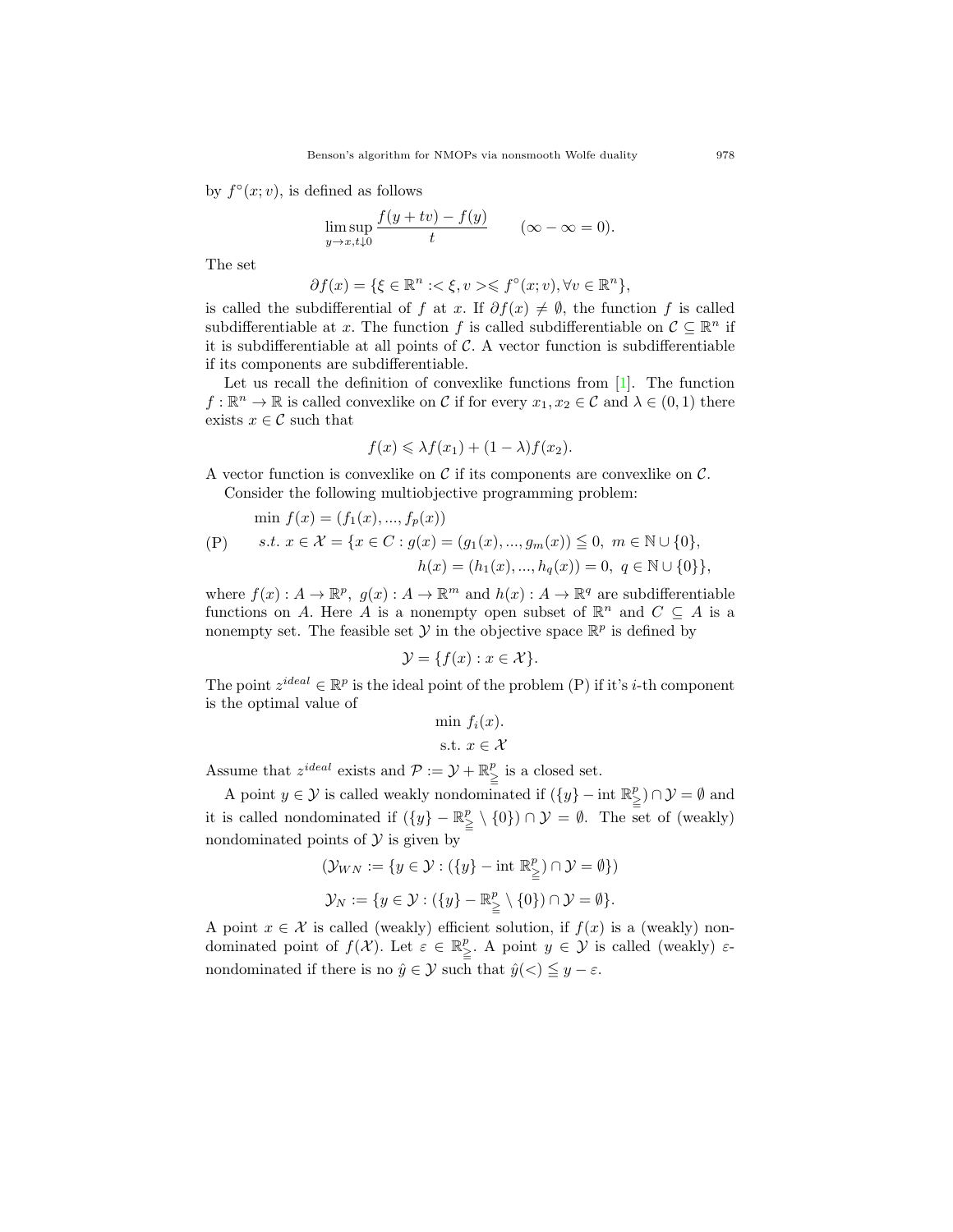#### 3. **Benson's algorithm**

In this section, a summery of Benson's algorithm is presented from [[2\]](#page-19-0) for multiobjective linear problems. Benson has proposed an outer approximation algorithm to solve the problem (P) with  $f(x) = Dx$  and  $\mathcal{X} = \{x \in \mathbb{R}^n : Ax =$  $b, x \ge 0$ , named as (MOLP), where *D* is an  $p \times n$  matrix, *A* is an  $m \times n$ matrix and  $b \in \mathbb{R}^m$ . The set X is assumed to be a nonempty and compact polyhedron.

Let  $\hat{y} \in \mathbb{R}^p$  satisfy  $\hat{y}_i < \max_{y \in \mathcal{Y}} y_i$  for  $i = 1, 2, ..., p$  and

$$
Y = \{ y \in \mathbb{R}^p : \hat{y} \leqslant y \leqslant Dx \quad \text{for some } x \in X \}.
$$

Assume that  $v^0 = \hat{y}$  and define  $v^j \in \mathbb{R}^p$  for each  $j = 1, 2, ..., p$ , such that

$$
v_i^j = \begin{cases} \hat{y}_i & \text{if } i \neq j, \\ \beta + \hat{y}_i - e^T \hat{y} & \text{if } i = j, \end{cases} \qquad i = 1, 2, ..., p,
$$

where  $\beta := \min\{e^T y : y \in Y\}$  is a finite number. In the outer approximation algorithm of MOLP, an initial simplex *S* containing *Y* is defined by  $S = \text{conv}V(S)$  where  $V(S) := \{v^j : j = 0, 1, ..., p\}.$ 

Suppose *Y* is a *p*-dimensional polyhedron with a finite number of faces. The following proposition from [[2\]](#page-19-0) provides a meaning for finding a face of *Y* .

**Proposition 3.1.** *Assume that*  $w \in \mathbb{R}^p$  *is a weakly nondominated point of*  $MOLP$  and let  $(u^*T, v^{*T})$  denote any optimal solution for the dual linear pro*gram of the following problem*

$$
\min z
$$
  
(Q(w))  
 s.t.  $Dx - ez \leq w$ ,  
 $Ax = b$ ,  
 $(x, z) \geq 0$ .

*Here*  $u \in \mathbb{R}^p$  *and*  $v \in \mathbb{R}^m$  *correspond to the first and second constraints of problem*  $(Q(w))$ *, respectively. Then*  $\overline{H} := \{y \in Y : y^T u^* = b^T v^* \}$  *is a face of Y containing w.*

The outer approximation algorithm identifies the set of all efficient extreme points in *Y*.

Starting with the simplex *S*, the outer approximation algorithm iteratively generates a finite number of nonempty and compact polyhedra  $S^k$ , for  $k =$  $0, 1, 2, \ldots, K$ , such that  $S = S^0 \supseteq S^1 \supseteqeq \ldots \supseteq S^{K-1} \supseteq S^K = Y$ . For each  $k \geq 0$ , the inequality  $y^T u^k \leq b^T v^k$ , which is appended to  $S^k$  in the step (k3), is called an inequality cut. This kind of inequality allows  $S^{k+1}$  to cut off a portion of  $S^k$  containing  $s^k$ . In a typical iteration  $k$ , a vertex  $s^k$  of  $S^k$  will be identified such that  $s^k \notin Y$ . Subsequently, the unique point  $w^k$  in the boundary of *Y* that lies on the line segment with end points  $\bar{p} \in \text{int } Y$  and  $s^k$ , will be identified. The boundary point  $w^k$  is a weakly nondominated point of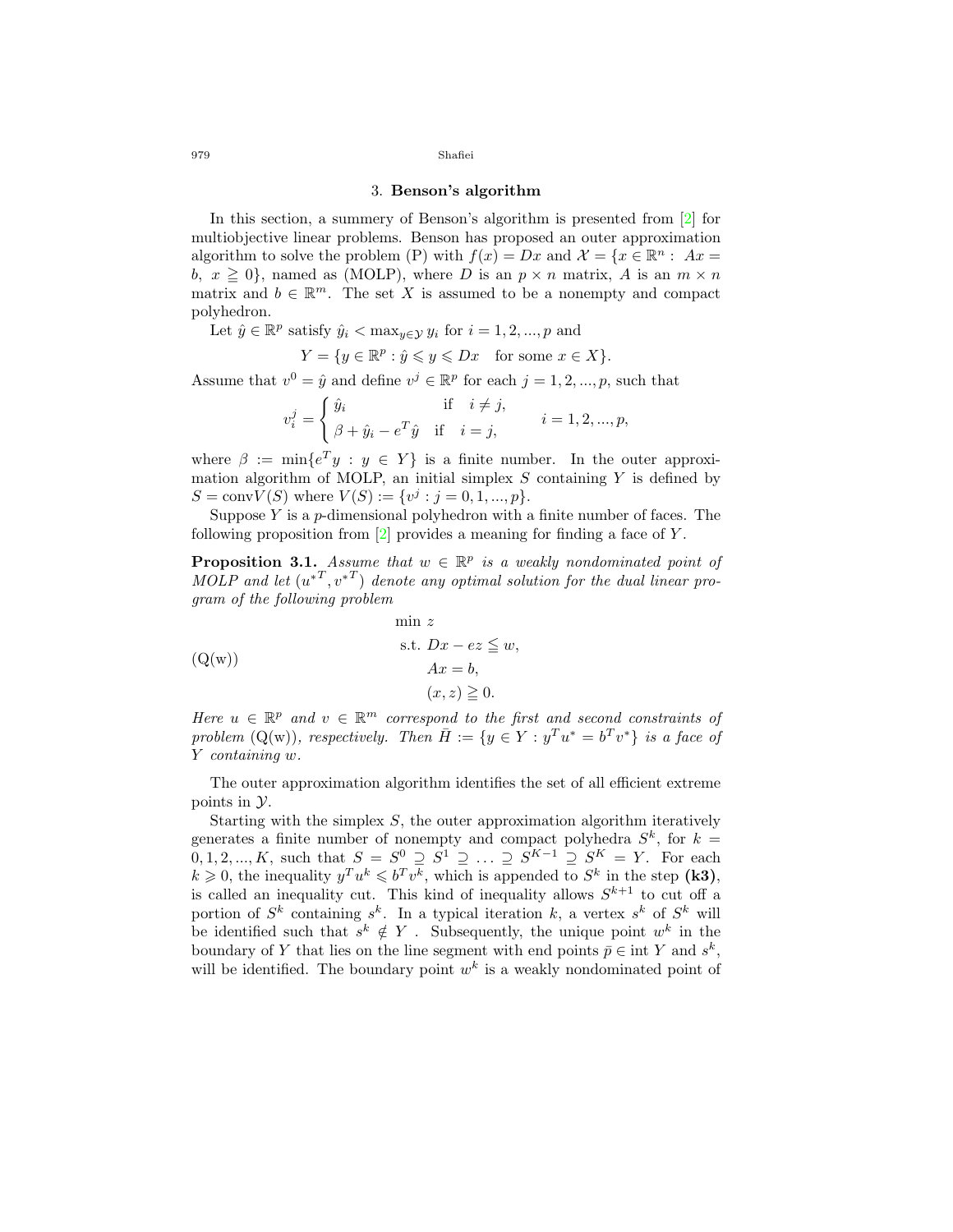| <b>Algorithm 1</b> Outer approximation algorithm for MOLP |                                                                                                      |  |  |  |
|-----------------------------------------------------------|------------------------------------------------------------------------------------------------------|--|--|--|
| Initialization.                                           |                                                                                                      |  |  |  |
| (i1)                                                      | Compute $\bar{p} \in \text{int } Y$ . Let $S^0 := S$ and $k = 0$ .                                   |  |  |  |
| Iteration steps.                                          |                                                                                                      |  |  |  |
| (k1)                                                      | If $V(S^k) \subseteq Y$ , stop and put $Y = S^k$ . Otherwise, choose any                             |  |  |  |
|                                                           | $s^k \in V(S^k) \setminus Y$ and continue.                                                           |  |  |  |
| (k2)                                                      | Find the unique value $\lambda^k \in (0,1)$ such that $\lambda^k s^k + (1 - \lambda^k)\hat{p} \in$   |  |  |  |
|                                                           | bd Y and set $w^k = \lambda^k s^k + (1 - \lambda^k)\hat{p}$ .                                        |  |  |  |
| (k3)                                                      | Set $S^{k+1} = S^k \cap \{y \in \mathbb{R}^p : y^T u^k \leq b^T v^k\}$ , where $(u^{kT}, v^{kT})$ is |  |  |  |
|                                                           | any dual optimal solution to the linear program $(Q(w^k))$ .                                         |  |  |  |
| (k4)                                                      | Using $V(S^k)$ and the definition of $S^{k+1}$ given in the step (k3),                               |  |  |  |
|                                                           | determine $V(S^{k+1})$ . Set $k = k + 1$ and go to the step (k1).                                    |  |  |  |

MOLP. Benson [\[2](#page-19-0)] proves that the algorithm is finite and it terminates with finding all the nondominated extreme points of *Y* .

#### 4. **Nonsmooth Wolfe duality**

<span id="page-6-0"></span>In this section, we state the Wolfe duality theorems for the single objective problem (P), where  $p = 1$ . For  $x^0 \in \mathcal{X}$ , let

$$
I^0 = \{i : g_i(x^0) = 0\}
$$
 and  $J^0 = \{I, ..., m\} \setminus I^0$ .

Relative to the problem (P), the following constraint qualification is used

$$
(\mathcal{R})\begin{cases} \exists v \in \mathbb{R}^n : g_{I^0}^{\circ}(x^0; v) \leq 0, h^{\circ}(x^0; v) = 0, \\ \exists \delta > 0, U_{x^0}, \forall x \in U_{x^0}, 0 < \lambda < \delta : g_{J^0}(x + \lambda v) \leq 0, h(x + \lambda v) = 0, \end{cases}
$$

where  $U_x$ <sup>0</sup> is a neighborhoods of  $x^0$ . Here  $g_{I^0}^{\circ}(x^0; v)$  is the vector of components  $g_i^{\circ}(x^0; v), \forall i \in I^0$ , and  $h^{\circ}(x^0; v) = (h_1^{\circ}(x^0; v), ..., h_q^{\circ}(x^0; v)).$ 

Mititelu  $[15]$  $[15]$  extended the known theorems of Wolfe's duality for nonsmooth problems. This section summarizes these extensions relating to the program (P). Let us consider the function  $\phi: A \times \mathbb{R}^m \times \mathbb{R}^q \to \overline{\mathbb{R}}$ , defined by

$$
\phi(x, u, v) = f(x) + \sum_{i=1}^{m} u_i g_i(x) + \sum_{j=1}^{q} v_j h_j(x).
$$

The Wolfe type dual of the problem (P) is

(DW) 
$$
\max_{(x,u,v)\in\Omega} \phi(x,u,v)
$$

where  $\Omega \subseteq C \times \mathbb{R}^m \times \mathbb{R}^q$  is defined by

$$
\Omega = \{(x, u, v) : 0 \in \partial f(x) + \sum_{i=1}^{m} u_i \partial g_i(x) + \sum_{j=1}^{q} v_j \partial h_j(x) + N_C(x), u \geqq 0\}.
$$

Let us recall the following theorems from  $[15]$  $[15]$ , which are called weak duality and direct duality theorems, respectively.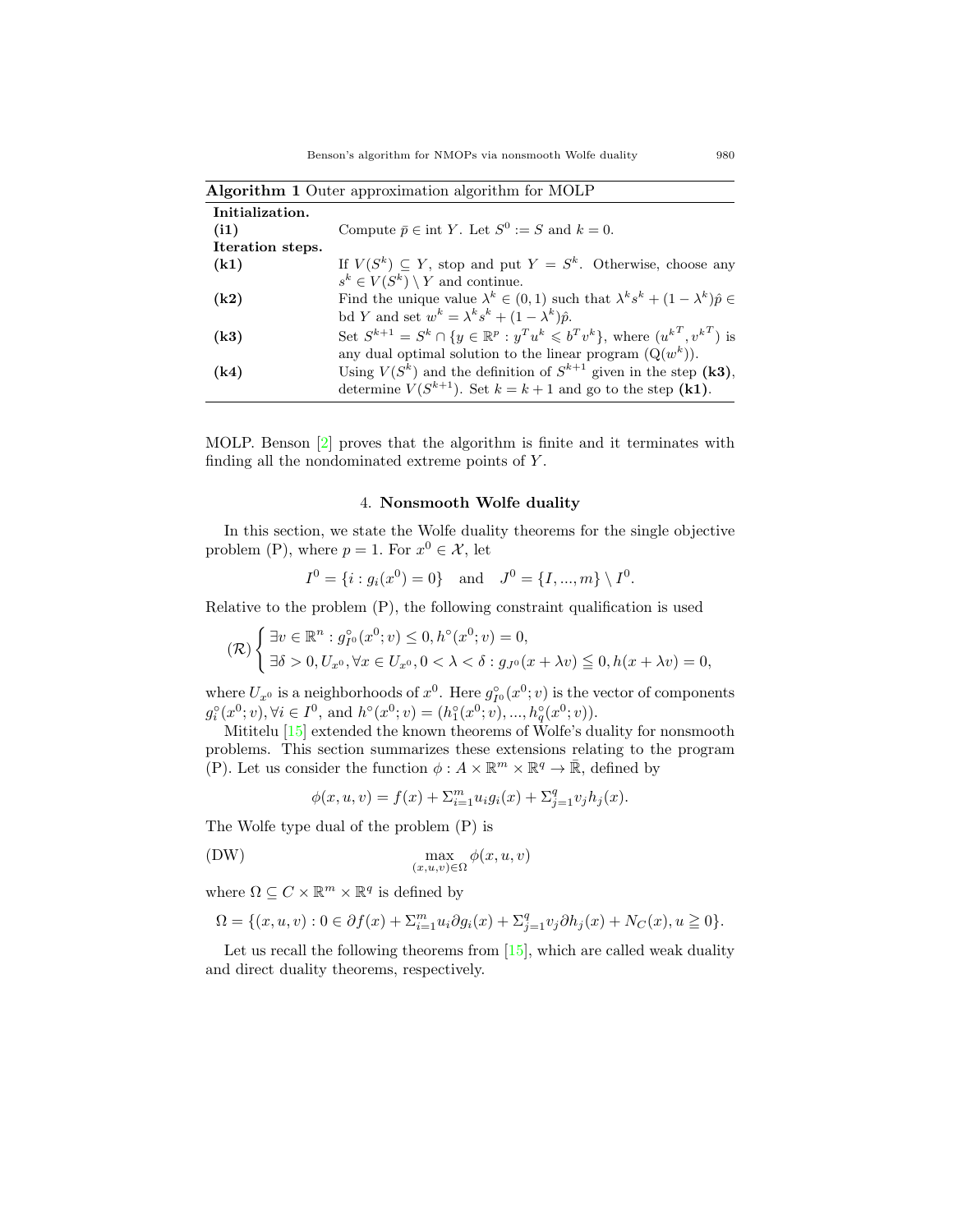<span id="page-7-4"></span>**Theorem 4.1.** Let the domains  $\mathcal X$  and  $\Omega$  of problems (P) and (DW) be nonempty *and*

$$
\phi(t, u, v) = \min_{x \in C} \phi(x, u, v),
$$

*for every*  $(t, u, v) \in \Omega$ *. Then* 

 $\inf(P) \geqslant \sup(DW)$ ,

*where*

$$
\inf(P) := \inf\{f(x) : x \in \mathcal{X}\}\
$$

*and*

$$
\sup(DW) := \sup\{\phi(x, u, v) : (x, u, v) \in \Omega\}.
$$

<span id="page-7-3"></span>**Theorem 4.2.** Let  $x^0$  be a local solution to the problem  $(P)$  and  $h^{\circ}(x^0,.)$  be *finite on* R *<sup>n</sup>. Suppose that*

(w1) *the domain*  $X$  *satisfies the constraint qualification*  $(R)$ *,* 

 $(w2)$   $(t, u, v) \in \Omega \Longrightarrow \phi(t, u, v) = \min_{x \in C} \phi(x, u, v).$ 

*Then there are vectors*  $u^0 \geq 0$  *and*  $v^0 \in \mathbb{R}^q$  (*as the optimal Lagrange multipliers*)*,* such that the point  $(x^0, u^0, v^0)$  is a global solution to the dual program (DW) *and, in addition, one has*

$$
f(x^{0}) = \phi(x^{0}, u^{0}, v^{0}).
$$

#### 5. **An approximation algorithm**

<span id="page-7-0"></span>In this section, we propose an algorithm to obtain the (weakly) nondominated set of *Y.* We use the Wolfe duality to extend Benson's algorithm for the problem (P). First, we propose an assumption on objective functions which is equivalent to the convexity of *P.*

<span id="page-7-1"></span>**Proposition 5.1.** *The objective function f of the problem* (P) *is convexlike on X if and only if P is convex.*

*Proof.* Suppose  $y_1, y_2 \in \mathcal{P}$  and *f* is convexlike on *X*. This means that there are  $x_1, x_2 \in \mathcal{X}$  such that  $f(x_1) \leq y_1$  and  $f(x_2) \leq y_2$ . Due to the convex likeness of *f* there is  $x \in \mathcal{X}$  such that  $f(x) \leq \lambda y_1 + (1 - \lambda)y_2$ , for all  $\lambda \in (0, 1)$ *.* Thus *P* is convex. Conversely, let  $x_1, x_2 \in \mathcal{X}$  and  $\lambda \in (0, 1)$ *.* Due to the convexity of *P* we have  $\lambda f(x_1) + (1 - \lambda)f(x_2) \in \mathcal{P}$ . It means that there is  $x \in \mathcal{X}$  such that  $f(x) \leq \lambda f(x_1) + (1 - \lambda)f(x_2)$ . Therefore the objective function f of the problem (P) is convexlike on  $\mathcal{X}$ .

Now we present some properties of  $P$  and the connections between two sets *P* and *Y.*

<span id="page-7-2"></span>**Proposition 5.2.** *Let the objective function f of the problem* (P) *be convexlike on X and let P be a closed set. The following statements hold.*

1. The set  $\mathcal{P} \subseteq \mathbb{R}^p$  is nonempty and  $\mathbb{R}^p$  $\sum_{i=1}^{p}$ -bounded from below.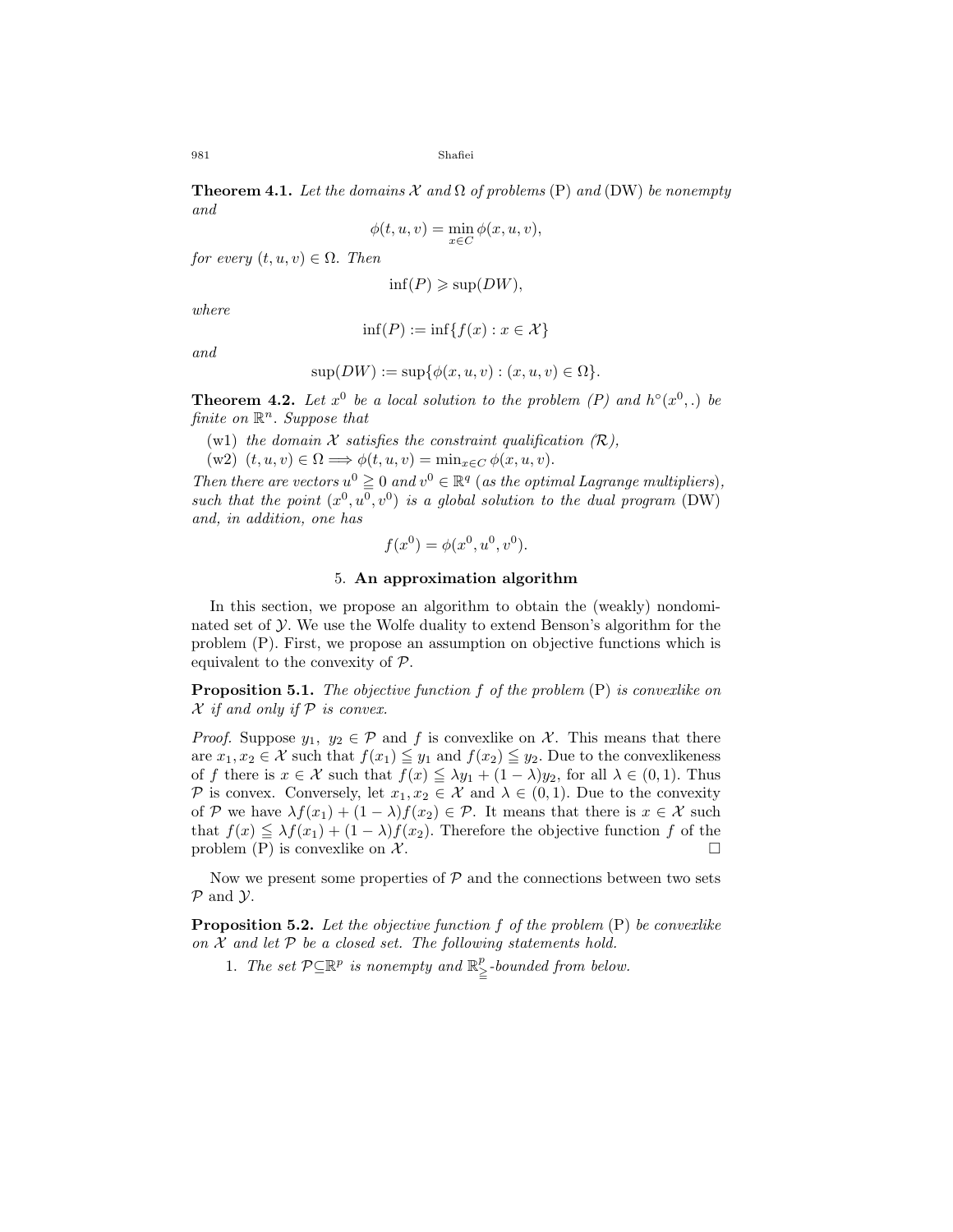$$
2. \ \mathcal{Y}_N = \mathcal{P}_N.
$$

3.  $\mathcal{P}_{WN} = \text{bd } \mathcal{P}.$ 

*Proof.* According to Proposition [5.1,](#page-7-1) *P* is convex. Therefore the proofs of assertions 1 and 3 are similar to those in [\[5](#page-20-10), Proposition 4.1]. To prove 2, first we show that  $\mathcal{Y}_N \subseteq \mathcal{P}_N$ . Suppose, to the contrary, that there is  $y \in \mathcal{Y}_N$  such that  $y \notin \mathcal{P}_N$ . We conclude that there are  $\bar{y} \in \mathcal{P}$  and  $\hat{y} \in \mathcal{Y}$  such that  $\hat{y} \leq \bar{y} \leq y$ . This is a contradiction which leads to  $\mathcal{Y}_N \subseteq \mathcal{P}_N$ .

To prove the opposite side, let  $y \in \mathcal{P}_N$ , i.e., there is no  $\bar{y} \in \mathcal{P}$  such that  $\bar{y} \leq y$ . Since  $\mathcal{Y} \subseteq \mathcal{P}$ , there is no  $\bar{y} \in \mathcal{Y}$  such that  $\bar{y} \leq y$ . To justify  $\mathcal{P}_N \subseteq \mathcal{Y}_N$ , it remains to show that  $y \in \mathcal{Y}$ . On the contrary, Let  $y \in \mathcal{P} \setminus \mathcal{Y}$ . Hence there is *y*  $\tilde{y}$  *∈ Y* such that  $\tilde{y}$  *≤ y.* Therefore, we get  $\tilde{y}$  *∈ P* and  $\tilde{y}$  *≤ y* which contradicts  $y \in \mathcal{P}_N$ .

5.1. **Constructing a boundary point.** According to Proposition [5.2](#page-7-2), every (weakly) nondominated point of the problem (P) is a boundary point of *P.* Hence we aim to obtain a boundary point by solving the following problem. Assume that  $s \in \mathbb{R}^p \setminus \text{int } P$  and  $d \in \mathbb{R}^p$  such that  $s + d \in \text{int } P$ *.* If  $P$  is convex and closed, the problem

<span id="page-8-0"></span>(5.1) 
$$
\min\{z \in \mathbb{R} : s + zd \in \mathcal{P}\}.
$$

has an optimal solution. Now let us consider the following problem

 $(P(s))$  $z^* = \min\{z \in \mathbb{R} : x \in \mathcal{X}, f(x) \leq s + ze\},\$ 

where  $s \in \mathbb{R}^p \setminus \text{int } P$ . Note that *e* can be replaced by any  $d \in \text{int } \mathbb{R}^p$  $\frac{p}{\geq}$ . Since  $\mathcal{P} = \mathcal{Y} + \mathbb{R}^p_{\geq}$  $\sum_{i=1}^{p}$ , there exists  $z_0 \in \mathbb{R}$  such that  $s + z_0 e \in \mathcal{P}$ . Therefore  $(P(s))$  is equivalent to problem ([5.1\)](#page-8-0) provided that  $d = z_0e$ . Assume that f is convex like on  $\mathcal X$  and  $\mathcal P$  is closed. Then, according to Proposition [5.1,](#page-7-1) an optimal solution to  $(P(s))$  exists for every  $s \in \mathbb{R}^p \setminus \text{int } \mathcal{P}$ .

The following proposition shows that every optimal solution to  $(P(s))$  yields a weakly efficient solution to the problem (P) and a weakly nondominated point of *P.*

<span id="page-8-1"></span>**Proposition 5.3.** *Let the objective function f of the problem* (P) *be convexlike on X* and *P be a closed set.* Assume that  $s^* \in \mathbb{R}^p \setminus \text{int } P$ . Then an optimal *solution*  $(x^*, z^*)$  *to problem*  $(P(s^*))$  *exists and*  $x^*$  *is a weakly efficient solution to the problem* (P). Furthermore, it results  $y^* = s^* + z^*e \in \mathcal{P}_{WN}$ .

*Proof.* The existence of an optimal solution  $(x^*, z^*)$  to  $(P(s^*))$  follows from above discussion. In the case of  $s^* \notin \mathcal{P}$ , according to [\[5](#page-20-10), Proposition 4.4],  $x^*$ is a weakly efficient solution to the problem (P) and  $y^* = s^* + z^*e \in \mathcal{P}_{WN}$ . If  $s^* \in \mathcal{P} \setminus \text{int } \mathcal{P}$ , then  $s^* \in \text{bd } \mathcal{P}$ . We conclude that there is  $x^* \in \mathcal{X}$  such that  $f(x^*) \leq s^*$  and there is no  $x \in \mathcal{X}$  such that  $f(x) < s^*$ . Therefore,  $(x^*, z^*)$  is an optimal solution to the problem (P) when *z <sup>∗</sup>* = 0*.* According to Proposition [5.2,](#page-7-2) this implies that  $y^* = s^*$  is a weakly nondominated point of  $\mathcal{P}$ .  $\Box$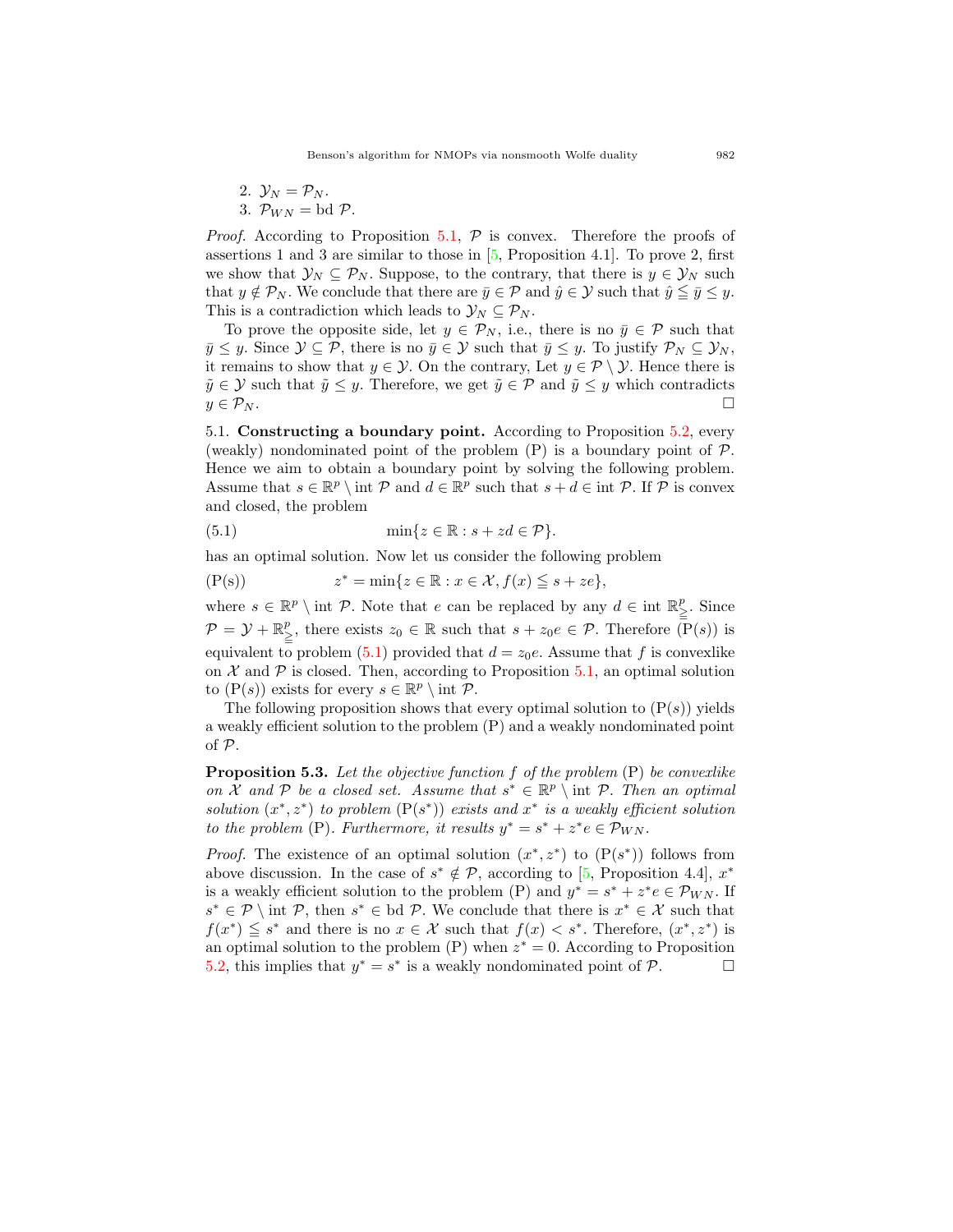5.2. **Constructing a separating hyperplane.** In this part, a new method is presented to construct a hyperplane separating the point  $s$  from  $P$  at a boundary point of  $P$ . We introduce the following primal and dual pair  $(P(s))$ and  $(DW(s))$  depending on  $s \in \mathbb{R}^p \setminus \text{int } P$  to obtain the required supporting hyperplane. Let

$$
\min_{(x,z)} z
$$
\n
$$
\text{s.t.} \quad f(x) - ze - s \leq 0,
$$
\n
$$
g(x) \leq 0,
$$
\n
$$
h(x) = 0,
$$
\n
$$
x \in C,
$$

and

$$
\max \quad z + \lambda_1^T g(x) + \lambda_2^T (f(x) - ze - s) + \mu^T h(x)
$$
\n
$$
\text{s.t.} \quad 0 \in \sum_{i=1}^m \lambda_1^i \partial g_i(x) + \sum_{i=1}^p \lambda_2^i \partial f_i(x) + \sum_{i=1}^k \mu_i \partial h_i(x) + N_C(x),
$$
\n
$$
1 - \lambda_2^T e = 0,
$$
\n
$$
\lambda = (\lambda_1, \lambda_2) \ge 0.
$$

In the following theorem we show that an optimal solution to the dual problem exists and the hyperplane *H,* separating the point *s ∗* from the convex set *P* at a boundary point of *P,* is obtained by the optimal Lagrange multipliers of  $(P(s^*))$ .

<span id="page-9-0"></span>**Theorem 5.4.** Suppose that  $(x^*, z^*)$  is an optimal solution to  $(P(s^*))$  and *y <sup>∗</sup>* = *s <sup>∗</sup>* + *z ∗ e under the assumptions of Proposition* [5.3](#page-8-1)*. Furthermore, suppose that*  $h^{\circ}(x^*;.)$  *is finite on*  $\mathbb{R}^n$ *, and assumptions* (w1) *and* (w2) *in Theorem* [4.2](#page-7-3)*,* hold for  $(P(s^*))$ . Then there are  $\lambda^* \geq 0$  and  $\mu^* \in \mathbb{R}^q$  such that  $(x^*, z^*, \lambda^*, \mu^*)$ *is an optimal solution to* (DW(*s ∗* )) *and*

(i)  $y^{*T}\lambda_2^* = \lambda_1^{*T}g(x^*) + \lambda_2^{*T}f(x^*);$ (ii)  $y^T \lambda_2^* \ge \lambda_1^{*T} g(x^*) + \lambda_2^{*T} f(x^*), \forall y \in \mathcal{P}$ .

This means that the set  $H := \{ y \in \mathbb{R}^p : y^T \lambda_2^* = \lambda_1^{*T} g(x^*) + \lambda_2^{*T} f(x^*) \}$  is a supporting hyperplane of  $P$  at  $y^*$ .

*Proof.* According to Theorem [4.2,](#page-7-3) an optimal solution  $(x^*, z^*, \lambda^*, \mu^*)$  to the dual problem (DW(*s ∗* )) exists.

(i). It follows from Theorem [4.2](#page-7-3) that

$$
z^* = z^* + \lambda_1^{*T} g(x^*) + \lambda_2^{*T} (f(x^*) - z^* e - s^*) + \mu^{*T} h(x^*).
$$

Since  $(x^*, z^*, \lambda^*, \mu^*)$  is a feasible solution to  $(DW(s^*))$ , we have

$$
y^{*T}\lambda_2^* = (s^* + z^*e)^T\lambda_2^*
$$
  
=  $\lambda_1^{*T}g(x^*) + \lambda_2^{*T}f(x^*).$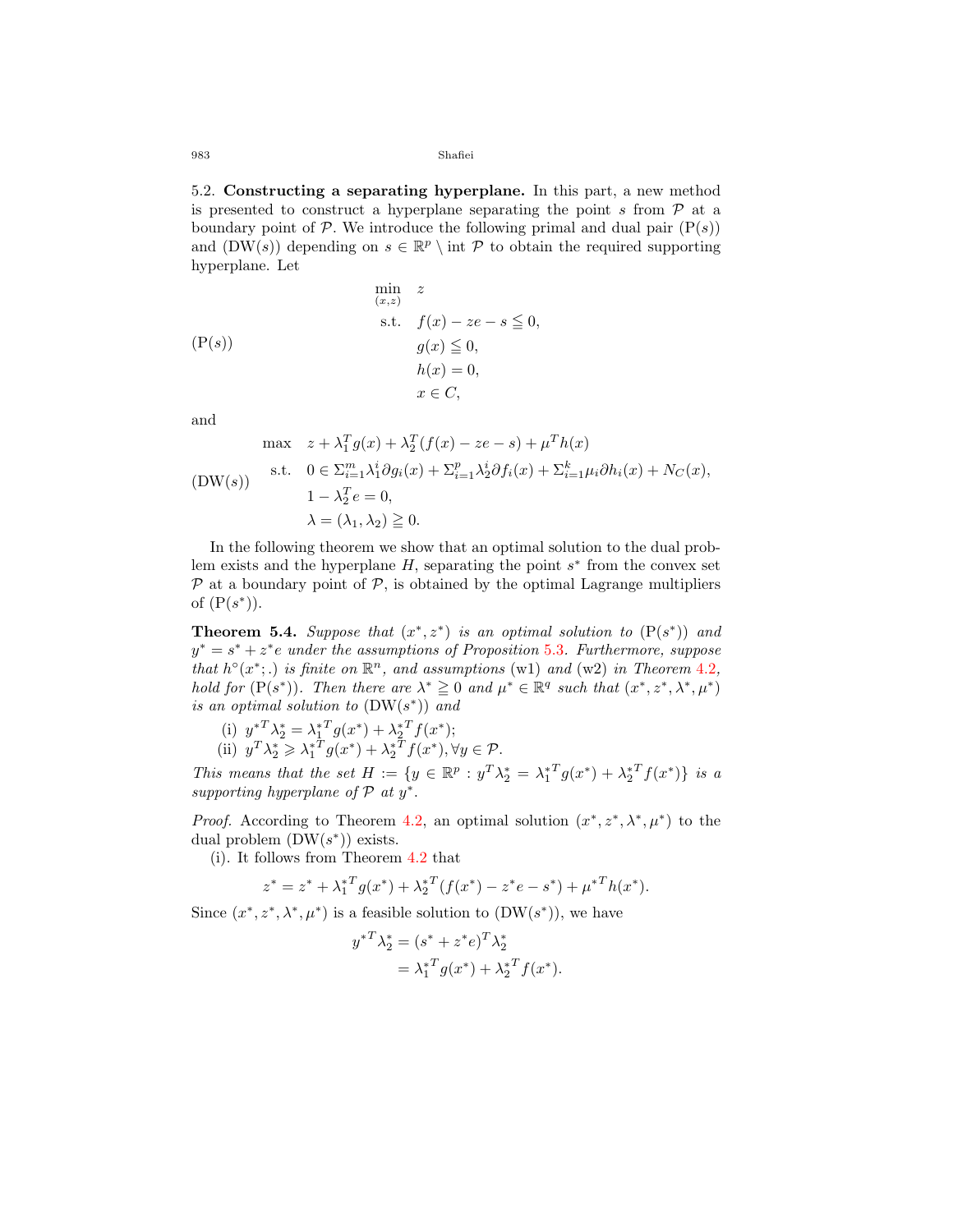(ii). Let *s* be a boundary point of  $P$ *.* Therefore there exists  $x_s \in \mathcal{X}$  such that  $f(x_s) \leq y$  and  $(x_s, 0)$  is a feasible solution to  $(P(s))$  with the objective value  $z_s = 0$ . On the other hand, the point  $(x^*, z^*, \lambda^*, \mu^*)$  is feasible for  $(DW(s))$ . According to Theorem [4.1,](#page-7-4) the objective value of  $(DW(s))$  at  $(x^*, z^*, \lambda^*, \mu^*)$  is nonpositive, i.e.,

$$
z^* + {\lambda_1^*}^T g(x^*) + {\lambda_2^*}^T (f(x^*) - z^* e - y) + {\mu^*}^T h(x^*) \leq 0,
$$

and therefore we get

$$
y^T \lambda_2^* \geq \lambda_1^{*T} g(x^*) + \lambda_2^{*T} f(x^*).
$$

5.3. **Approximation algorithm for the problem (P).** In this section we introduce our algorithm. Let  $\epsilon > 0$  be an approximation error and  $\hat{p}$  be a point in  $\mathbb{R}^p$ . Decision makers should choose  $\hat{p}$  as an upper bound according to their need. The algorithm starts with polyhedron  $S^0 = z^{ideal} + \mathbb{R}^p$  containing  $P$ *.* In ≧ the *k*-th iteration, solving  $(P(s^k))$  yields a boundary point  $y^k$  of the closed set *P*, where  $s^k$  is a vertex of  $S^k$  and  $s^k \leq \hat{p}$ . If  $s^k \nleq \hat{p}$ , the point  $s^k$  is added to  $\mathcal{O}$ and another vertex is selected. Since, using Proposition [5.3,](#page-8-1) the boundary point  $y^k$  is a weakly nondominated point of  $P$ , the algorithm obtains weakly efficient solutions to the problem (P). The set of these points is denoted by  $\mathcal{X}_{WE}$ . If  $d(s^k, y^k) \leq \epsilon$ , we add the point  $s^k$  to the outer approximation *O*. Otherwise, we determine a hyperplane separating  $s^k$  from  $P$  at  $y^k$  using the optimal solution of  $(P(s^k))$  and it's optimal Lagrange multipliers. Then we update  $S^k$  by using this hyperplane to obtain  $S^{k+1}$  and the procedure is repeated. Let  $\mathcal I$  denote all boundary points which are obtained by the algorithm. The best approximation error is the maximum distance between every vertex  $s^k$  of total  $S^k$  with  $s^k \leq \hat{p}$ and it's corresponding boundary point *y k .*

This algorithm constructs an inner approximation  $(\mathcal{P}^i)$  and an outer approximation  $({\cal P}^o)$  of  ${\cal P}$  such that  ${\cal P}^i \subseteq {\cal P} \subseteq {\cal P}^o$ . Both  ${\cal P}^i$  and  ${\cal P}^o$  are convex polyhedrons and the distance between corresponding vertices are at most  $\epsilon$ , i.e., for every  $s \in \text{vert } \mathcal{P}^o$  with  $s \leq \hat{p}$  there exists a vertex  $v \in \text{vert } \mathcal{P}^i$  such that  $d(v, s) \leq \epsilon$ . Another property is that the number of common points of  $\mathcal{P}^i$  and  $P<sup>o</sup>$  are more than or equal to the number of hyperplanes obtained in Algorithm [2](#page-11-0). It shows that every point of  $\mathcal{I}_N \cap (\hat{p} - \mathbb{R}^p)$  $\binom{p}{\geq}$  is a weakly  $\epsilon e$ -nondominated point of *P.* We summarize the result in the following theorem.

<span id="page-10-0"></span>**Theorem 5.5.** Let  $\mathcal{P}^i$  be an inner approximation of  $\mathcal{P}$  in Algorithm [2](#page-11-0) and  $\varepsilon = \epsilon e$ . *Then*  $\mathcal{P}_N^i \cap (\hat{p} - \mathbb{R}^p)$  $\sum_{i=1}^{p}$  *is a set of weakly*  $\varepsilon$ *-nondominated points of*  $P$ *.* 

*Proof.* It is easy to check that  $\mathcal{P}^i$ ,  $\mathcal{P}$  and  $\mathcal{P}^o$  are convex and the points of  $(\text{vert } \mathcal{P}^o) \cap (\hat{p} - \mathbb{R}^P)$  $\geq$ ) has a one to one corresponding relationship with some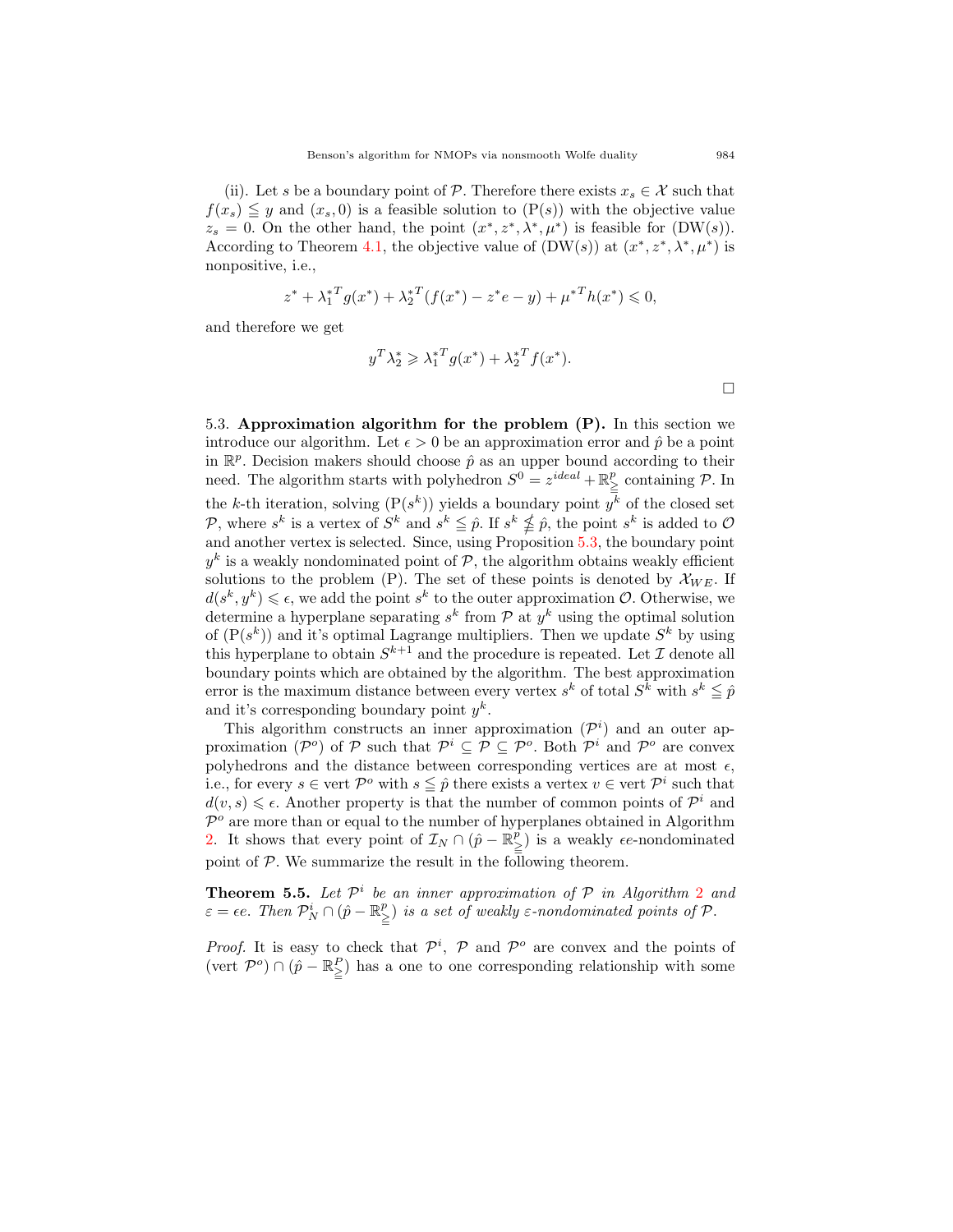<span id="page-11-0"></span>

| <b>Algorithm 2</b> Approximation algorithm for NMOP |                                                                                                                                  |  |  |
|-----------------------------------------------------|----------------------------------------------------------------------------------------------------------------------------------|--|--|
| Initialization.                                     |                                                                                                                                  |  |  |
| (i1)                                                | Let $S^0 := z^{ideal} + \mathbb{R}^p$ . Then vert $S^0 = \{z^{ideal}\}.$                                                         |  |  |
| (i2)                                                | Let $\epsilon > 0$ be an approximation error and $\hat{p} \in \mathbb{R}^p$ be an upper                                          |  |  |
|                                                     | bound.                                                                                                                           |  |  |
| (i3)                                                | Let $\mathcal{O} := \emptyset$ , $\mathcal{I} := \emptyset$ , $\mathcal{X}_{WE} := \emptyset$ , $\epsilon_0 := 0$ and $k := 0$ . |  |  |
| Iteration steps.                                    |                                                                                                                                  |  |  |
| (k1)                                                | If vert $S^k \subseteq \mathcal{O}$ stop. Otherwise, choose $s^k \in \text{vert } S^k \setminus \mathcal{O}$ .                   |  |  |
| (k2)                                                | If $s^k \nleq \hat{p}$ add $s^k$ to $\mathcal{O}$ and go to ( <b>k1</b> ).                                                       |  |  |
| (k3)                                                | Solve $(P(s^k))$ . Set $\mathcal{X}_{WE} = \mathcal{X}_{WE} \cup \{x^k : (x^k, z^k)$ is an optimal                               |  |  |
|                                                     | solution to $(P(s^k))$ and $y^k = s^k + z^k e$ . Add $y^k$ to $\mathcal{I}$ .                                                    |  |  |
| (k4)                                                | If $d(s^k, y^k) \leq \epsilon$ , add $s^k$ to $\mathcal{O}$ . Set $\epsilon_0 = \max \{\epsilon_0, d(s^k, y^k)\}\$ and           |  |  |
|                                                     | go to $(k1)$ .                                                                                                                   |  |  |
| (k5)                                                | If $d(s^k, y^k) > \epsilon$ , determine a separating hyperplane $H := \{y \in$                                                   |  |  |
|                                                     | $\mathbb{R}^p$ : $y^T \lambda_2^k = \lambda_1^{k} g(x^k) + \lambda_2^{k} f(x^k)$ , where $(\lambda^k, \mu^k)$ are the            |  |  |
|                                                     | optimal Lagrange multipliers to $(P(s^k))$ and set $S^{k+1} := S^k \cap$                                                         |  |  |
|                                                     | $\{y \in \mathbb{R}^p : y^T \lambda_2^k > \lambda_1^{k} q(x^k) + \lambda_2^{k} f(x^k) \}.$                                       |  |  |
| (k6)                                                | Determine vert $S^{k+1}$ and set $k = k + 1$ . go to (k1).                                                                       |  |  |
| Results                                             |                                                                                                                                  |  |  |
| (r1)                                                | $\mathcal{X}_{WE}$ is a set of weakly efficient solution and $f(\mathcal{X}_{WE})$ is a set of                                   |  |  |
|                                                     | weakly nondominated points for the main problem (P).                                                                             |  |  |
| (r2)                                                | $\mathcal I$ is a set of finite number of weakly non-dominated points of $\mathcal P$ .                                          |  |  |
| (r3)                                                | $\mathcal{P}^i = \text{conv } \mathcal{I} + \mathbb{R}^p_{\geq}$ is an inner approximation for $\mathcal{P}$ .                   |  |  |
| (r4)                                                | $\mathcal{P}^o = S^k$ is an outer approximation for $\mathcal{P}$ .                                                              |  |  |
| (r5)                                                | $\epsilon_0$ is the maximum error in this approximation.                                                                         |  |  |

**Algorithm 2** Approximation algorithm for NMOP

vertices of polyhedron  $\mathcal{P}^i$ . Note also that the most distances between all corresponding vertices is  $\epsilon$ . Therefore the proof is similar to [\[5](#page-20-10), Theorem 4.3] and  $[16,$  $[16,$  Theorem 5].

Defining the approximation error  $\epsilon_0$  in the algorithm has some advantages. The value  $\epsilon_0$  shows minimum approximations error. It means that we have the same results for every approximation error between  $\epsilon_0$  and  $\epsilon$  when  $\epsilon_0 < \epsilon$ . Therefore, using an approximation error less than  $\epsilon_0$  gives results that are more accurate. Moreover, we have  $\mathcal{P}^i \cap (\hat{p} - \mathbb{R}^p)$  $(\mathbf{p}^p) = \mathcal{P} \cap (\mathbf{p} - \mathbb{R}^p)$  $(\hat{p} - \mathbb{R})^p$ <sub> $\geq$ </sub>  $\geq$   $\cap$   $(\hat{p} - \mathbb{R})^p$  $\binom{p}{\leq}$ where  $\epsilon_0 = 0$ . It follows that  $\mathcal{P}_N^i \cap (\hat{p} - \mathbb{R}^p)$  $\widehat{\mathbb{P}\left[\sum\limits_{i=1}^{p}\right]} = \mathcal{P}_N \cap (\hat{p} - \mathbb{R}^{\bar{p}})$  $(\frac{\bar{p}}{\geq}) = \mathcal{Y}_N \cap (\hat{p} - \mathbb{R}^p)$ ≧ )*.*

As discussed above, according to Theorem [5.5,](#page-10-0) Algorithm [2](#page-11-0) constructs  $\mathcal{P}_N^i \cap \mathcal{P}_N^i$ (ˆ*p−*R *p*  $\sum_{i=1}^{p}$ ) as a set of weakly  $\bar{\varepsilon}$ -nondominated points of the problem (P) for every  $\bar{\varepsilon} \in \mathbb{R}^p$  with  $\varepsilon_0 \leqq \bar{\varepsilon} \leqq \varepsilon$ .

The following theorem proves the convergence of Algorithm [2.](#page-11-0)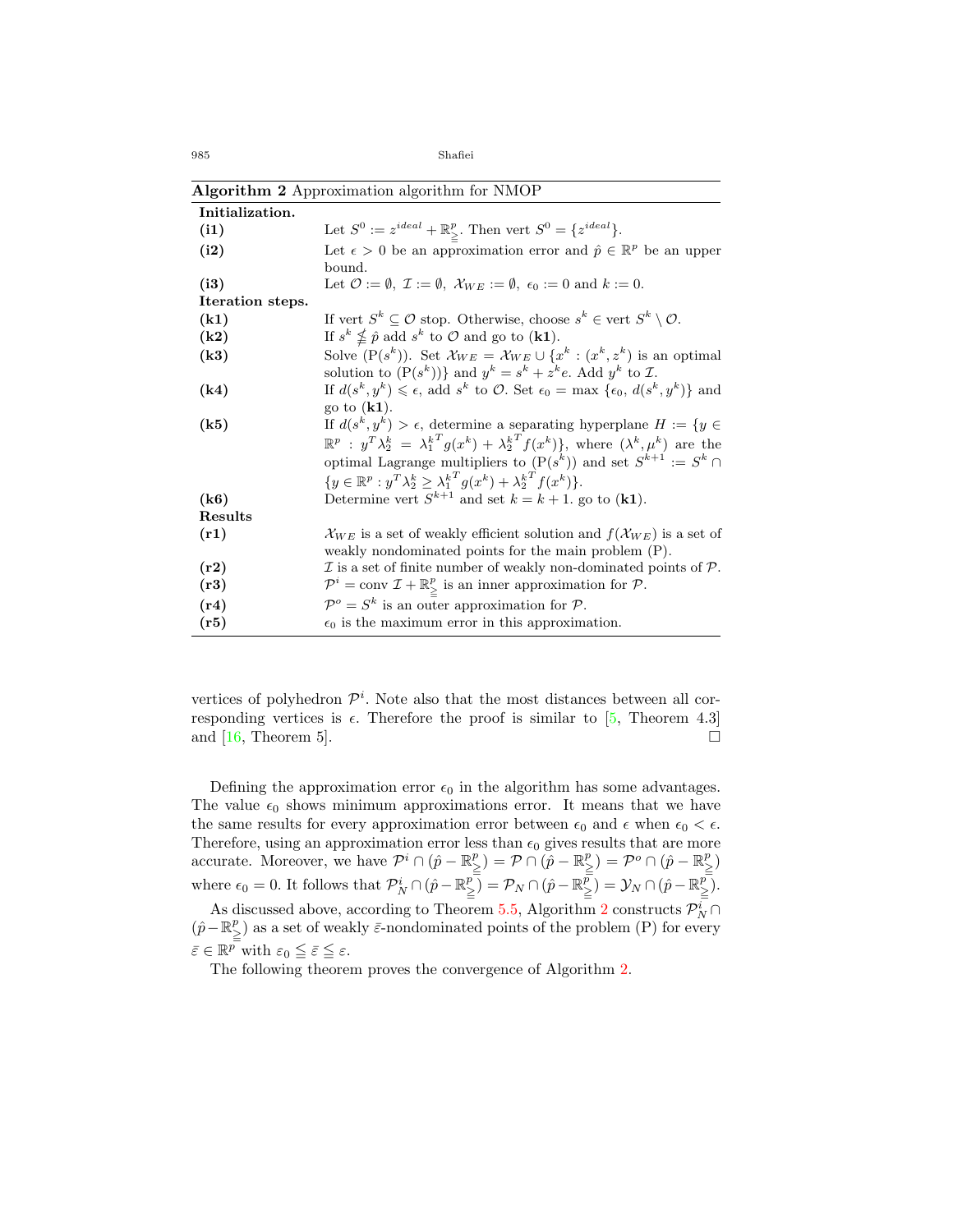**Theorem 5.6.** *Assume that z ideal exists. Under the assumptions of Theorem* [5.4](#page-9-0) *Algorithm* [2](#page-11-0) *works correctly: It terminates finitely and returns the results*  $(r1) - (r5)$ .

*Proof.* It is obvious that  $S^0$  exists. According to Proposition [5.3](#page-8-1), the optimal solution to  $(P(s^k))$  exists for all  $s^k \in \text{vert } S^k \setminus \mathcal{O}$  and hence the step  $(k3)$ , Result (*r*1) and Result (*r*2) are true. Theorem [5.4](#page-9-0) proves that the hyperplane *H* presented in the step (*k*5) exists and separates  $s^k$  from  $P$  at  $y^k$ . Therefore, we have  $\mathcal{P} \subseteq S^k$  in each iteration which yields Result (*r*4). Since every  $S^k$  is a convex polyhedron (the intersection of a finite number of half space), then the number of all vertices of  $S^k$  is finite. On the other hand, in each iteration where  $d(s^k, y^k) > \epsilon$ , a set of points containing  $\{y \in \mathbb{R}^p : s^k \leq y \leq y^k\}$  is removed from  $S^k$  to obtain  $S^{k+1}$ . Therefore Algorithm [2](#page-11-0) stops at the finite number of iterations, by the existence of upper bound  $\hat{p}$ . It is easy to see that the convexity of  $P$  yields Result  $(r3)$ . The last Result  $(r5)$  is true because we have  $d(s^k, y^k) \leq \epsilon_0$  for all vertices  $s^k$  of the total  $S^k$ *.* □

It should be noticed that we have more boundary points in  $I$ , the same as  $[11]$  $[11]$ , in the comparison with the algorithm presented in  $[5]$  $[5]$ . These additional boundary points are those  $y^k$  which their distance with their corresponding  $s^k$  is at most  $\epsilon$ . Therefore we often have a better inner approximation. For instance in  $[5, \text{Example } 5.7]$  $[5, \text{Example } 5.7]$ , we add 7 boundary points to  $\mathcal I$  (instead of 3 boundary points obtained by [\[5](#page-20-10), Algorithm 4.2]) with the same approximation error at no additional cost. Moreover, at the end of algorithm we have three additional results namely (r1, r2 and r5).

Algorithm 1 proposed in  $[11]$  $[11]$  is an extension of Benson's algorithm for convex MOPs. It is worth mentioning that problem  $(P(s))$  in our proposed algorithm has the same form as the primal problem  $P_2(v)$  in [\[11](#page-20-11), Algorithm 1]. Therefore, the cost of two algorithms is the same. But Algorithm [2](#page-11-0) is also suitable for a class of nonconvex problems. We require the convexlikeness of the objective funtion  $f$  on  $\mathcal X$  which is weaker than the convexity of the problem  $(P)$ .

Note that  $[11,$  $[11,$  Algorithm 1 use Slater's condition (which requires the convexity of functions and a point  $x_0 \in \mathcal{X}$  such that  $g(x_0) < 0$  to prove direct duality. Thus equality constrains cannot be treated with [[11\]](#page-20-11) by writing them as two inequality constrains. Algorithm [2](#page-11-0) is applicable for a class of NMOPs with equality and inequality constraints via Wolfe duality. Another advantage is that we don't require any compactness assumptions on the feasible set  $X$  of the problem (P). In fact, we suppose the point  $\hat{p}$  in the algorithm to stop the algorithm at a finite number of iterations. Calculating the minimum approximation error is another preference of our algorithm.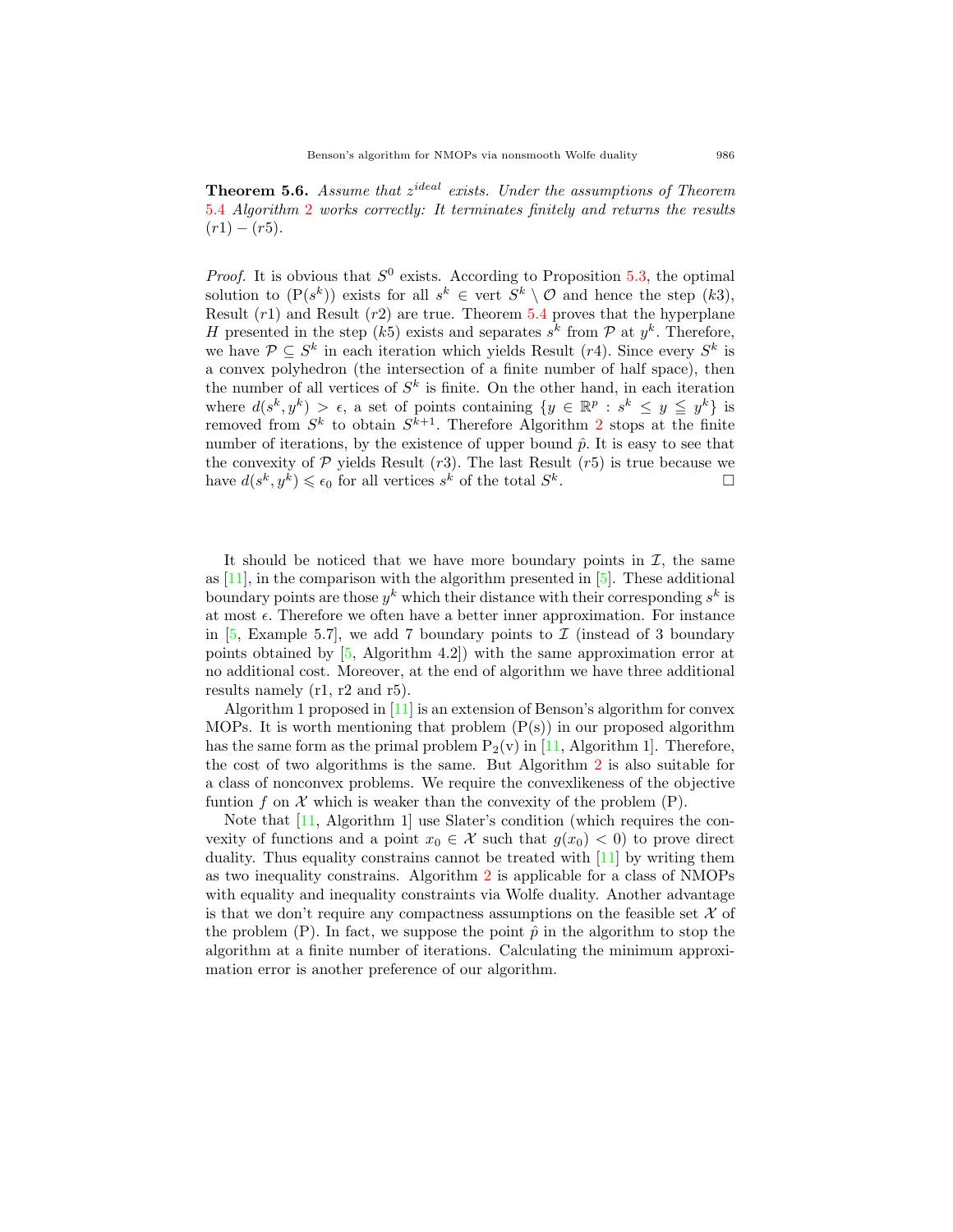### 6. **(Weakly)** *ε***-nondominated set in BOPs**

<span id="page-13-0"></span>In this section, we consider weakly nondominated points for BOPs. We sort all points of  $\mathcal I$  in Algorithm [2](#page-11-0) to construct an approximation set of (weakly) nondominated points for BOPs. In the following theorem we prove that all  $y^k \in \mathcal{I}$  are nondominated points when  $p = 2$ .

## <span id="page-13-1"></span>**Theorem 6.1.** Let  $p = 2$  in the problem  $(P)$ , then every  $y^k$  is a nondominated *point of Y in Algorithm* [2](#page-11-0)*.*

*Proof.* Suppose on the contrary that there exist  $k \in \mathbb{N} \cup \{0\}$  and  $s^k \in \text{vert } S^k$ such that  $y^k = s^k + z^k e$  and  $y^k \notin \mathcal{P}_N$ . We conclude that there exists  $\bar{y} \in \mathcal{P}$  such that  $\bar{y} \leq y^k$ . By Theorem [5.2](#page-7-2) we get  $y^k \in \mathcal{P}_{WN}$  and hence  $y^k \geq \bar{y}$ . Without loss of generality, assume that  $y^k = [y_1^k, y_2^k]^T$ ,  $\bar{y} = [\bar{y}_1, \bar{y}_2]^T$ ,  $\alpha := y_1^k = \bar{y}_1$  and  $y_2^k > \bar{y}_2$ . Since  $y^k \in$  bd  $P$  and  $\bar{y} \leq y^k$ , due to the convexity of  $P = \mathcal{Y} + \mathbb{R}^2$  $\geq$ <sup>2</sup>, we have  $z_1^{ideal} = \alpha$  and therefore  $s^k = y^k$ . Thus  $s^k$  is a linear combination of two points of  $S^k$  (e.g.  $\bar{y}$  and  $y^k + \bar{y}$ ). This contradicts the fact that  $s^k \in \text{vert } S^k$ .  $\Box$ 

Note that above theorem is not true for the problem  $(P)$  with  $p > 2$ . We present a counterexample showing that Algorithm [2](#page-11-0) obtains a weakly nondominated point which is not nondominated point when  $p = 3$ .

In the following, we arrange the points of  $\mathcal I$  to approximate a set of nondominated points and a set of weakly nondominated points of a BOP, for the case of  $p = 2$ .

Let  $y^1, y^2 \in \mathbb{R}^2$  $\frac{2}{\ge}$ . Define  $y^1$  *≺*  $y^2$  when  $y^1$  *<*  $y^2$ . Therefore we have a relation "<sup>*≺*"</sup> for every two points of *I,* according to Theorem [6.1](#page-13-1). Let  $\mathcal{I} = \{y^1, ..., y^r\}$ where  $r \in \mathbb{N}$ , is sorted by  $\mathcal{I} = \{\bar{y}^1, ..., \bar{y}^r\}$  such that  $\bar{y}^i \prec \bar{y}^{i+1}, i = 1, ..., r-1$  and let  $\bar{y}^0 := [\bar{y}_1^0, \bar{y}_2^0]^T$  such that  $\bar{y}_1^0 = z_1^{ideal}$  and  $\bar{y}_2^0 = \min\{f_2(x) : x \in \mathcal{X}, f_1(x) =$  $z_1$ }*.* Assume that  $\bar{y}^{r+1} = [\bar{y}_1^{r+1}, \bar{y}_2^{r+1}]$  such that  $\bar{y}_2^{r+1} = z_2^{ideal}$  and  $\bar{y}_1^{r+1} = z_2^{ideal}$  $\min\{f_1(x): x \in \mathcal{X}, f_2(x) = \bar{y}_2^{r+1}\}.$  The set of all nondominated points of inner approximation  $\mathcal{P}^i$  is given by

$$
\mathcal{P}_N^i = \{\lambda \bar{y}^i + (1 - \lambda)\bar{y}^{i+1} : \lambda \in [0, 1], i = 0, 1, ..., r\}.
$$

It is easy to see that for every  $y \in \mathcal{Y}_N$ , there exists a point  $p \in \mathcal{P}_N^i$  such that  $d(y, p) \leq \epsilon$ . Thus  $\mathcal{P}_N^i$  is an approximation for  $\mathcal{Y}_N$ , i.e., every point of  $\mathcal{P}_N^i$  is an *ε*-nondominated point to the problem (P). We define the following points to obtain  $\mathcal{P}_{WN}^i$ . Let  $t := \max\{f_2(x) : x \in \mathcal{X}, f_1(x) = z_1\}$  and  $r := 1$ , provided that  $\max\{f_2(x) : x \in \mathcal{X}, f_1(x) = z_1\}$  exists; otherwise let  $t := \bar{y}^0 + [0, 1]^T$  and  $r :=$  $\infty$ *.* Similarly let *t*' := max{ $f_1(x)$  :  $x \in \mathcal{X}$ ,  $f_2(x) = \bar{y}_2^{r+1}$ } and  $r' := 1$ , provided that  $\max\{f_1(x) : x \in \mathcal{X}, f_2(x) = \bar{y}_2^{r+1}\}$  exists; otherwise let  $t' := \bar{y}^{r+1} + [1, 0]^T$ and  $r' := \infty$ . Thus the set of weakly nondominated point of  $\mathcal{P}^i$  is formulated as follows.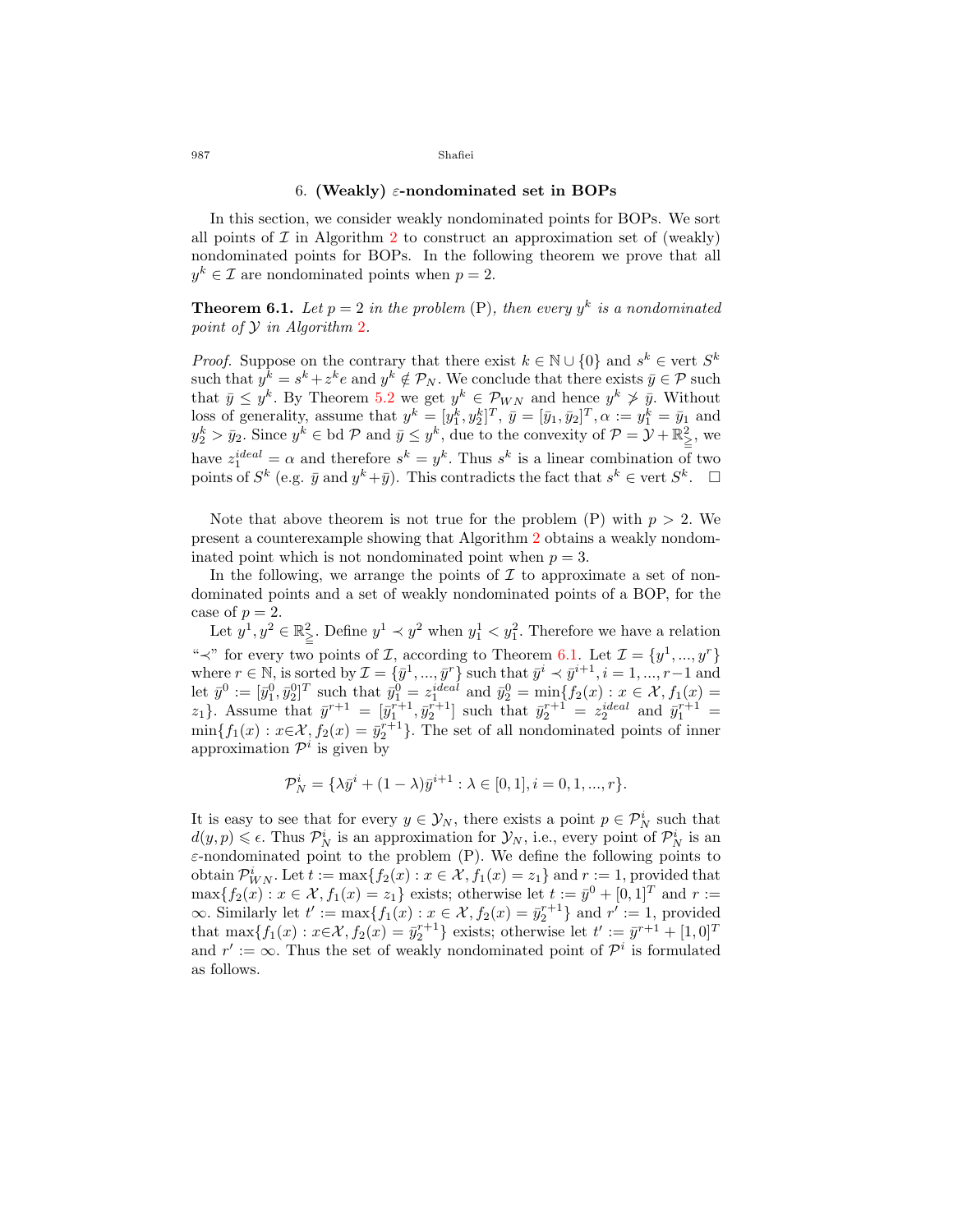$$
\mathcal{P}_{NN}^i =
$$
\n
$$
\mathcal{P}_N^i \cup \text{cl}\left\{\begin{bmatrix} \bar{y}_1^0 \\ \lambda \bar{y}_2^0 + (1-\lambda)t \end{bmatrix}, \begin{bmatrix} \lambda' \bar{y}_1^{r+1} + (1-\lambda')t' \\ \bar{y}_2^{r+1} \end{bmatrix} : \lambda \in (0, r), \lambda' \in (0, r') \right\}.
$$

It is easy to check that every point of  $\mathcal{P}_{WN}^i$  is a weakly  $\varepsilon$ -nondominated point of *Y.*

### 7. **Examples**

<span id="page-14-0"></span>Now we present some examples to illustrate the obtained results. The algorithm was implemented in Matlab 8.0 (R2012b) using Optimization Toolbox to compute optimal solutions and the tests were run on a processor  $Intel(R)$ Core(TM) i5 CPU with 2.67GHz and 3GB RAM.

We start with a counterexample for Theorem  $6.1$  for the case of  $p = 3$ . This example also illustrates that all nondominated points of a problem sometimes can be found by Algorithm [2](#page-11-0) for small approximation errors.

<span id="page-14-1"></span>**Example 7.1.** Consider the following multiobjective problem:

min 
$$
f_1(x) = x_1
$$
,  
\n $f_2(x) = 2 - x_1$ ,  
\n $f_3(x) = x_2$   
\ns.t.  $g_1(x) = x_1 - 2 \le 0$ ,  
\n $g_2(x) = -x_1 \le 0$ ,  
\n $g_3(x) = -x_2 \le 0$ .

Let  $\epsilon \in (0, \sqrt{2})$  $\epsilon \in (0, \sqrt{2})$  $\epsilon \in (0, \sqrt{2})$  and  $\hat{p} \in \mathbb{R}^p$  be arbitrary. Algorithm 2 starts with  $s^0 =$  $z^{ideal} = [0, 0, 0]^T$  and construct the hyperplane  $H = \{(y_1, y_2, y_3) : y_1 + y_2 = 2\}$ separating  $s^0$  from  $P$  at  $y^0 = s^0 + z^0 e = [1, 1, 1]^T$ , where  $x^0 = [1, 0.5]^T$  and  $z^0 = 1$  is an optimal solution to  $(P(s^0))$ . As shown in Figure [1,](#page-15-0) the weakly nondominated point  $y^0$  is not a nondominated point because  $[1,0] \in \mathcal{X}$  and  $f([1,0]) = [1, 1, 0]^T \leq [1, 1, 1]^T$ . the algorithm returns  $\epsilon_0 = 0$  and  $\mathcal{P}^i = \mathcal{P} = \mathcal{P}^o$ . Therefore  $\mathcal{P}_N^i = \mathcal{P}_N = \mathcal{Y}_N$ .

In the next example we show that Algorithm [2](#page-11-0) is applicable for nonsmooth multiobjective problems. This example is taken from [[5](#page-20-10)] and it was used as an example which can not be solved by the algorithm provided in [[5\]](#page-20-10). Since we do not require differentiability in our algorithm, this example can be solved.

<span id="page-14-2"></span>**Example 7.2.** Consider the following nonsmooth problem:

min 
$$
f_1(x) = |x_1| + |x_2|
$$
,  
\n $f_2(x) = |x_1 - 2| + |x_2|$   
\ns.t.  $g(x) = x_1^2 + x_2^2 - 100 \le 0$ .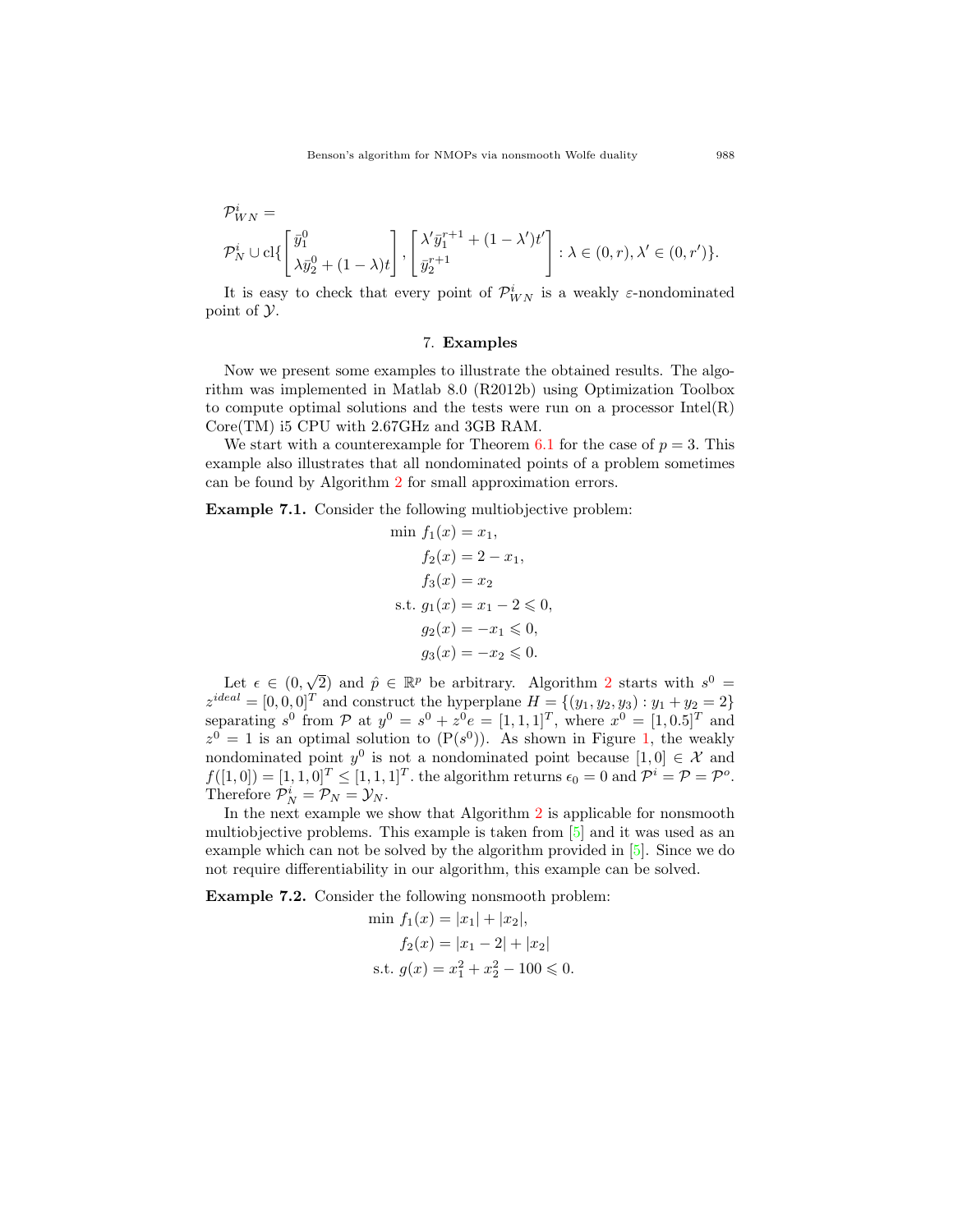

FIGURE 1. Objective space,  $P$ , ideal point, interior point and boundary point in Example [7.1](#page-14-1)

<span id="page-15-1"></span><span id="page-15-0"></span>

Figure 2. First cut in the objective space in Example [7.2](#page-14-2)

We know that  $S^0 = \mathbb{R}^2$  $\frac{2}{\geq}$  $\frac{2}{\geq}$  $\frac{2}{\geq}$  and hence  $s^0 = (0,0)$ . Algorithm 2 computes the optimal solution  $x^0 = (1,0)$  and  $z^0 = 1$  to problem  $(P(s^0))$  and the boundary point  $y^0 = s^0 + z^0 e = (1, 1)$  of  $P$  at the first iteration. According to Theorem [5.4,](#page-9-0) there are  $\lambda^0 = (\lambda_1^0, \lambda_2^0, \lambda_3^0) \ge 0$  such that

$$
\begin{cases}\n0 \in \lambda_1^0 \partial f_1(x^0) + \lambda_2^0 \partial f_2(x^0) + \lambda_3^0 \partial g(x^0) \\
\lambda_1^0 + \lambda_2^0 = 1 \\
\lambda_3^0 g(x^0) + (\lambda_1^0, \lambda_2^0)^T (f(x^0) - z^0 e - s^0) = 0\n\end{cases}
$$

The structure of *∂f* and *∂g* is as follows.

$$
\partial f_1(x^0) = \{ (1, \alpha) : -1 \leq \alpha \leq 1 \},
$$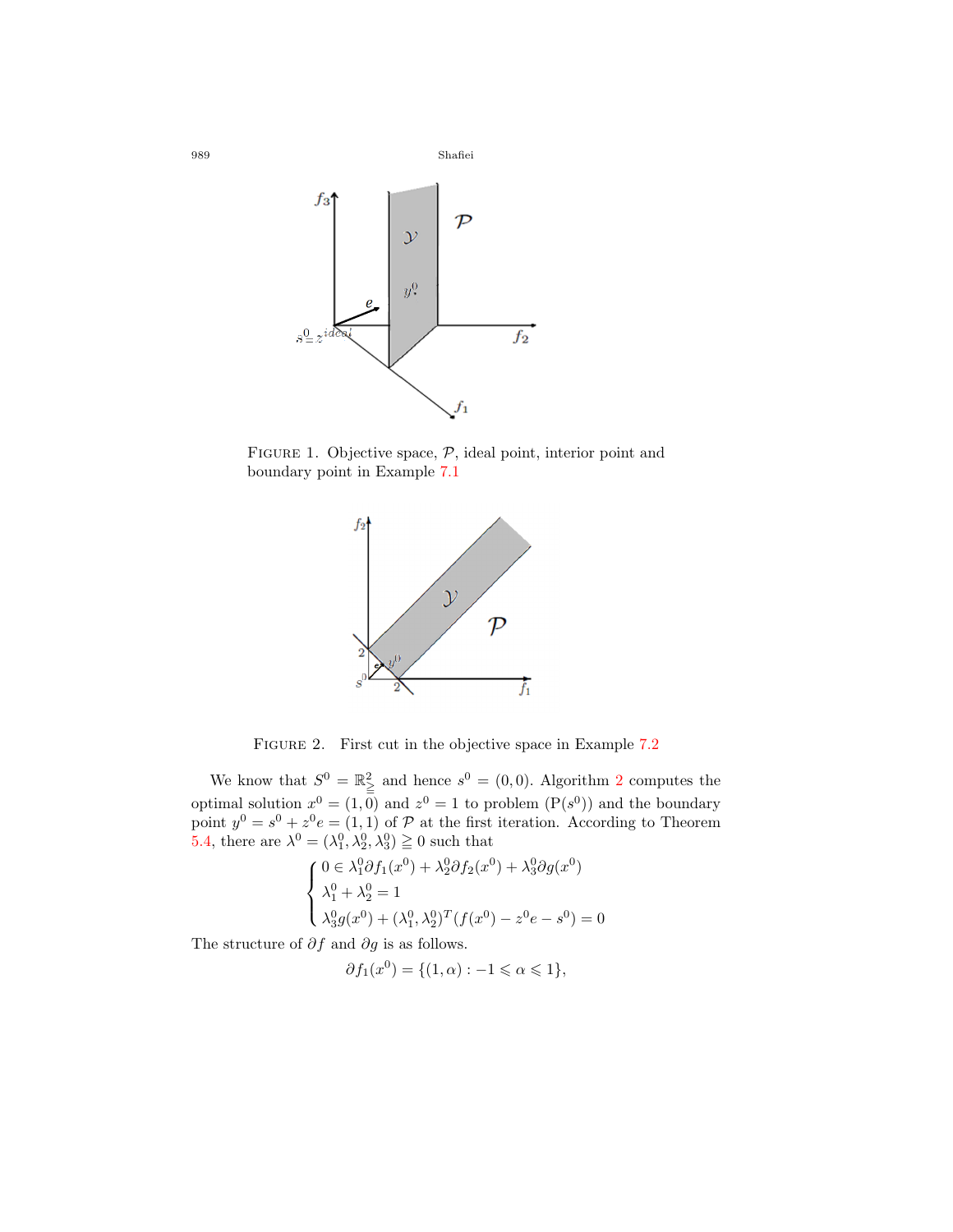$$
\partial f_2(x^0) = \{ (-1, \beta) : -1 \le \beta \le 1 \},
$$
  

$$
\partial g(x^0) = \{ (2, 0) \}.
$$

Therefore we have  $\lambda^0 = (0.5, 0.5, 0)$  which yeilds that  $H = \{(y_1, y_2) | y_1 + y_2 = 2\}$ separates the point  $s^0$  from  $\mathcal{P}$  at  $y^0 = (1,1)$  for every  $\epsilon \in (0,1)$ *.* At the end of the first iteration, we have  $\mathcal{O} = \emptyset$  and  $\mathcal{I} = \{(1,1)\}\$ . Some details of this example and the first cut are shown in Figure [2](#page-15-1).

In the second iteration,  $S^1$  is equal to  $\mathcal{P}$ *.* Hence vert  $S^1 = \{(2,0), (0,2)\}$ *.* If  $\hat{p} \in (2, 2) + \mathbb{R}^2$  $\frac{2}{\leq}$ , since  $y^1 = s^1 = (2, 0)$  and  $d(s^1, y^1) = 0 < \epsilon$ , the algorithm adds the point  $(2, 0)$  to  $\mathcal O$  and  $\mathcal I$ *.* Similarly, the point  $(0, 2)$  is added to  $\mathcal O$  and *I* at the third iteration. Therefore  $\mathcal{X}_{WE} = \{(1,0), (0,1), (0,0)\}, \epsilon_0 = 0$  and  $\mathcal{P}^i = \mathcal{P} = \mathcal{P}^o$ . Thus  $\mathcal{P}^i_N$  is exactly equal to all nondominated points of this example.

In the following example we consider a convexlike multiobjective problem.

<span id="page-16-0"></span>**Example 7.3.** Consider the following nonconvex problem:

$$
\min f_1(x) = x - \pi,
$$
  
\n
$$
f_2(x) = \sin x + 1
$$
  
\n
$$
\text{s.t.} \quad g(x) = \pi - x \leq 0.
$$



<span id="page-16-1"></span>FIGURE 3. First three cutting planes in Example [7.3](#page-16-0)

We set the approximation error  $\epsilon = 0.025$  and  $\hat{p} = 10^5$ . It is clear that the ideal point is  $s^0 = z^{ideal} = (0,0)$ . In iteration *k*-th, solving the primal problem  $(P(s^k))$  depending on a vertex  $s^k$  of  $S^k$  yields the optimal solution  $(x^k, z^k)$ .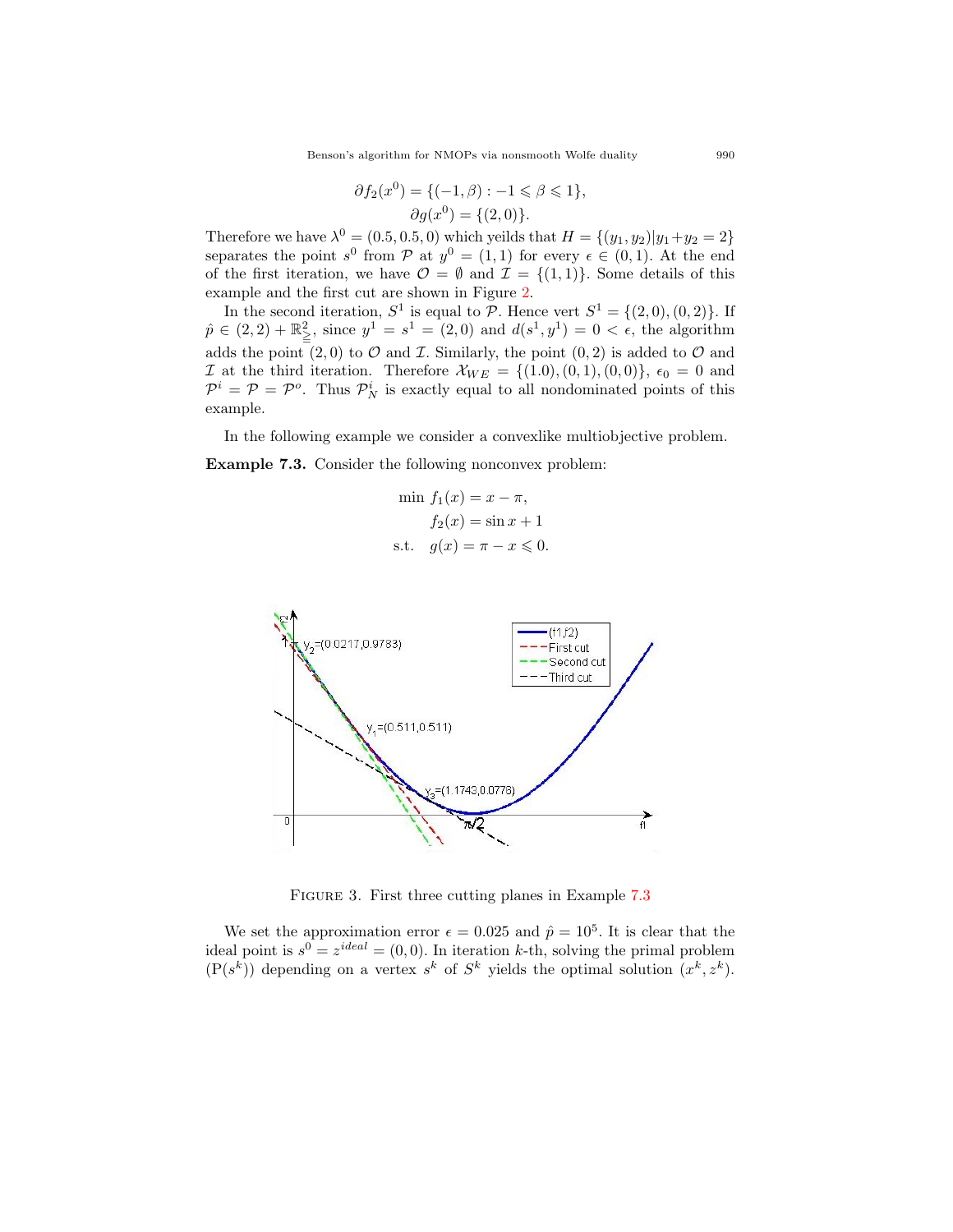Table 1. Some details of Algorithm [2](#page-11-0) for Example [7.3](#page-16-0)

|                | $s^k$            | $x^k$  | $y^k$            | Cutting planes                   |
|----------------|------------------|--------|------------------|----------------------------------|
| $\Omega$       | (0, 0)           | 3.6526 | (0.5110, 0.5110) | (0.4659, 0.5341, 0.5110)         |
|                | (0, 0.9567)      | 3.1633 | (0.0217, 0.9783) | (0.5000, 0.5000, 0.5000)         |
| $\overline{2}$ | (1.0968, 0)      | 4.3159 | (1.1743, 0.0776) | (0.2786, 0.7214, 0.3831)         |
| 3              | (0, 1.0000)      | 3.1416 | (0.0000, 1.0000) | $d(s^k, y^k) \leqslant \epsilon$ |
| $\overline{4}$ | (0.3397, 0.6604) | 3.4846 | (0.3430, 0.6637) | $d(s^k, y^k) \leqslant \epsilon$ |
| 5              | (1.3752, 0)      | 4.5329 | (1.3913, 0.0161) | $d(s^k, y^k) \leqslant \epsilon$ |
| 6              | (0.8756, 0.1929) | 4.0412 | (0.8996, 0.2169) | (0.3835, 0.6165, 0.4787)         |
|                | (0.7201, 0.3286) | 3.8685 | (0.7270, 0.3354) | $d(s^k, y^k) \leqslant \epsilon$ |
| 8              | (1.0407, 0.1292) | 4.1876 | (1.0461, 0.1345) | $d(s^k, y^k) \leqslant \epsilon$ |

Then the boundary point of  $P$  is generated. If  $d(s^k, y^k) > \epsilon$ , the algorithm construct the hyperplane *H.* Figure [3](#page-16-1) shows the first three cutting planes and the computational data can be seen in Table [1](#page-17-0). Note that the last column is the parameters of the hyperplanes, i.e.,  $\lambda_2^k$  is the first two components and the last component is equal to  $\lambda_1^k$  $T_g(x^k) + \lambda_2^k$  $\int f(x^k)$ . Finally, the algorithm returns  $\epsilon_0 = 0.0227$ , which means that we should select  $\epsilon < 0.0227$  to have more cutting planes and more vertices.

The following example is a problem where the algorithms proposed in [[5,](#page-20-10)[11](#page-20-11)] does not terminate for some approximation error.

<span id="page-17-1"></span>**Example 7.4.** Consider the following problem:

$$
\begin{aligned}\n\min f(x) &= (x_1, x_2, x_3) \\
\text{s.t. } g(x) &= \frac{1}{9.0601 - (x_1 - 3)^2 - (x_2 - 3)^2} - \frac{1}{9.0601} - x_3 \le 0, \\
x_1, x_2 &\ge 0, \\
x \in A &= \{(x_1, x_2, x_3) \in \mathbb{R}^3 : (x_1 - 3)^2 + (x_2 - 3)^2 - 9.0601 < 0\}.\n\end{aligned}
$$

This example has an unbounded feasible set and an additional constraint  $x \in A$  where *A* is an open unbounded set in  $\mathbb{R}^3$ . Therefore the assumptions of the algorithm proposed in  $[5,11]$  $[5,11]$  $[5,11]$  $[5,11]$  is not true for this example. Defining  $\hat{p}$  helps Algorithm [2](#page-11-0) to terminates at the finite number of iterations.

We set the approximation error  $\epsilon = 0.9$  and  $\hat{p} = 10^2$  $\hat{p} = 10^2$ . Algorithm 2 starts with the ideal point  $s^0 = z^{ideal} = (0, 0, 0)$ . Table [2](#page-18-0) shows some computational data of the algorithm and Figure [4](#page-18-1) shows the first three cutting planes formulated as follows.

$$
H_1 = \{(y_1, y_2, y_3) : 0.4530y_1 + 0.4530y_2 + 0.0941y_3 = 0.9820\},
$$
  
\n
$$
H_2 = \{(y_1, y_2, y_3) : 0.4995y_1 + 0.4995y_2 + 0.0009y_3 = 0.8913\},
$$
  
\n
$$
H_3 = \{(y_1, y_2, y_3) : 0.5125y_1 + 0.0877y_2 + 0.3998y_3 = 0.5748\}.
$$

<span id="page-17-0"></span>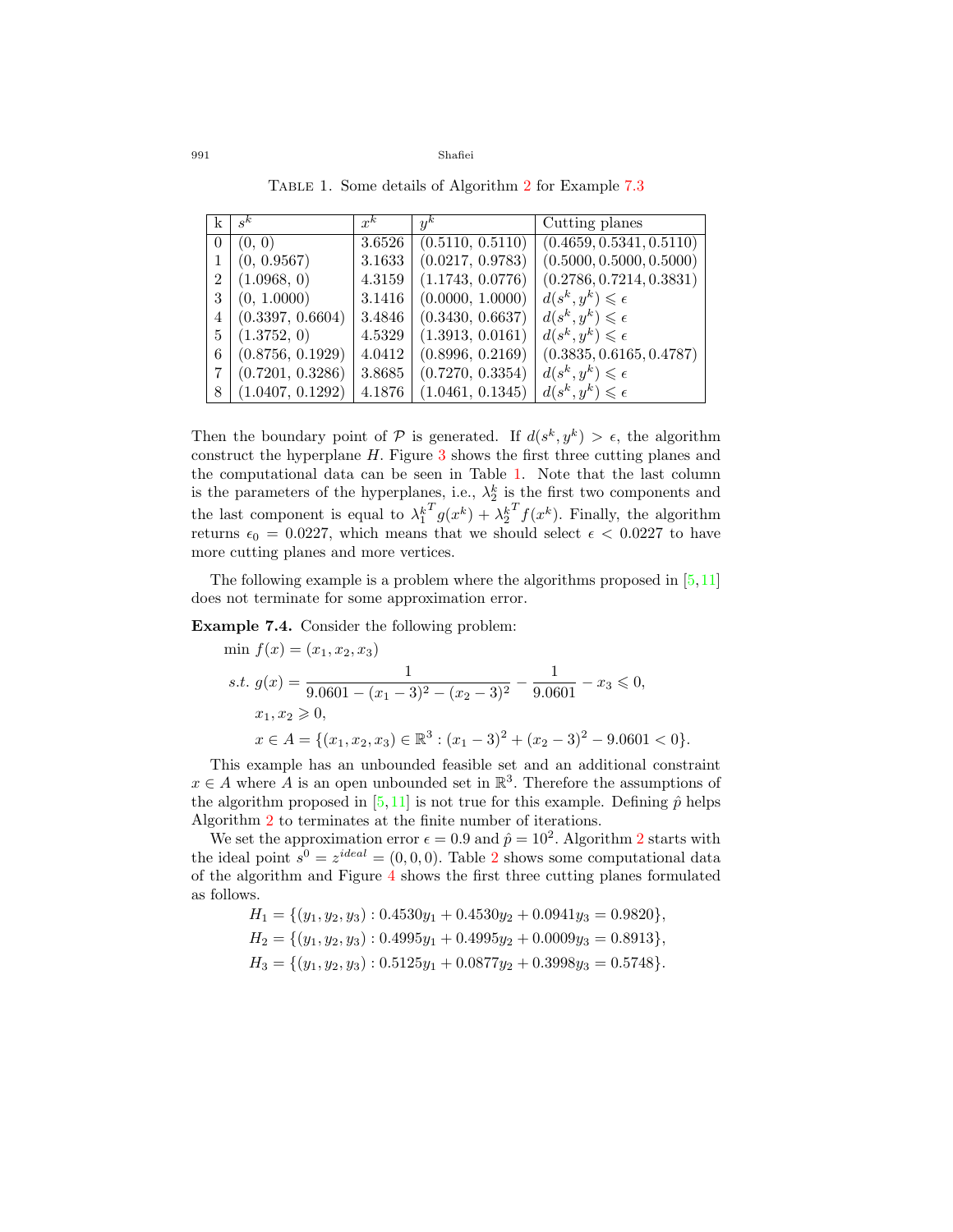Benson's algorithm for NMOPs via nonsmooth Wolfe duality 992



<span id="page-18-1"></span>Figure 4. First three cutting planes in Example [7.4](#page-17-1)

Table 2. Some details of Algorithm [2](#page-11-0) for Example [7.4](#page-17-1)

<span id="page-18-0"></span>

|                | $s^k$               | $x^k = y^k$               | Cutting planes                   |
|----------------|---------------------|---------------------------|----------------------------------|
|                | 0   (0, 0, 0)       | (0.9820, 0.9820, 0.9820)  | $H_1$                            |
|                | (0, 0, 10.4407)     | (0.8819, 0.8819, 11.3223) | $H_2$                            |
| 2 <sup>1</sup> | (0, 2.1679, 0)      | (0.3847, 2.5526, 0.3847)  | $d(s^k, y^k) \leqslant \epsilon$ |
| 3 <sup>1</sup> | (2.1679, 0, 0)      | (2.5526, 0.3847, 0.3847)  | $d(s^k, y^k) \leqslant \epsilon$ |
| $\overline{4}$ | (0, 1.7809, 1.8638) | (0.2358, 2.0167, 2.0996)  | $d(s^k, y^k) \leqslant \epsilon$ |
| $5^{\circ}$    | (1.7809, 0, 1.8638) | (2.0167, 0.2358, 2.0996)  | $d(s^k, y^k) \leqslant \epsilon$ |

The last example is a multiobjective problem which is neither smooth nor convex.

<span id="page-18-2"></span>**Example 7.5.** Consider the following convexlike, nonsmooth problem:

$$
\min f_1(x) = x_1,
$$
  
\n
$$
f_2(x) = \begin{cases}\n-3x + 2 & \text{if } x \le 0.5, \\
\frac{2}{9}(x - 2)^2 & \text{if } 0.5 < x \le 2, \\
[x - 2] & \text{if } 2 < x\n\end{cases}
$$
  
\n
$$
\text{s.t. } g(x) = -x \le 0.
$$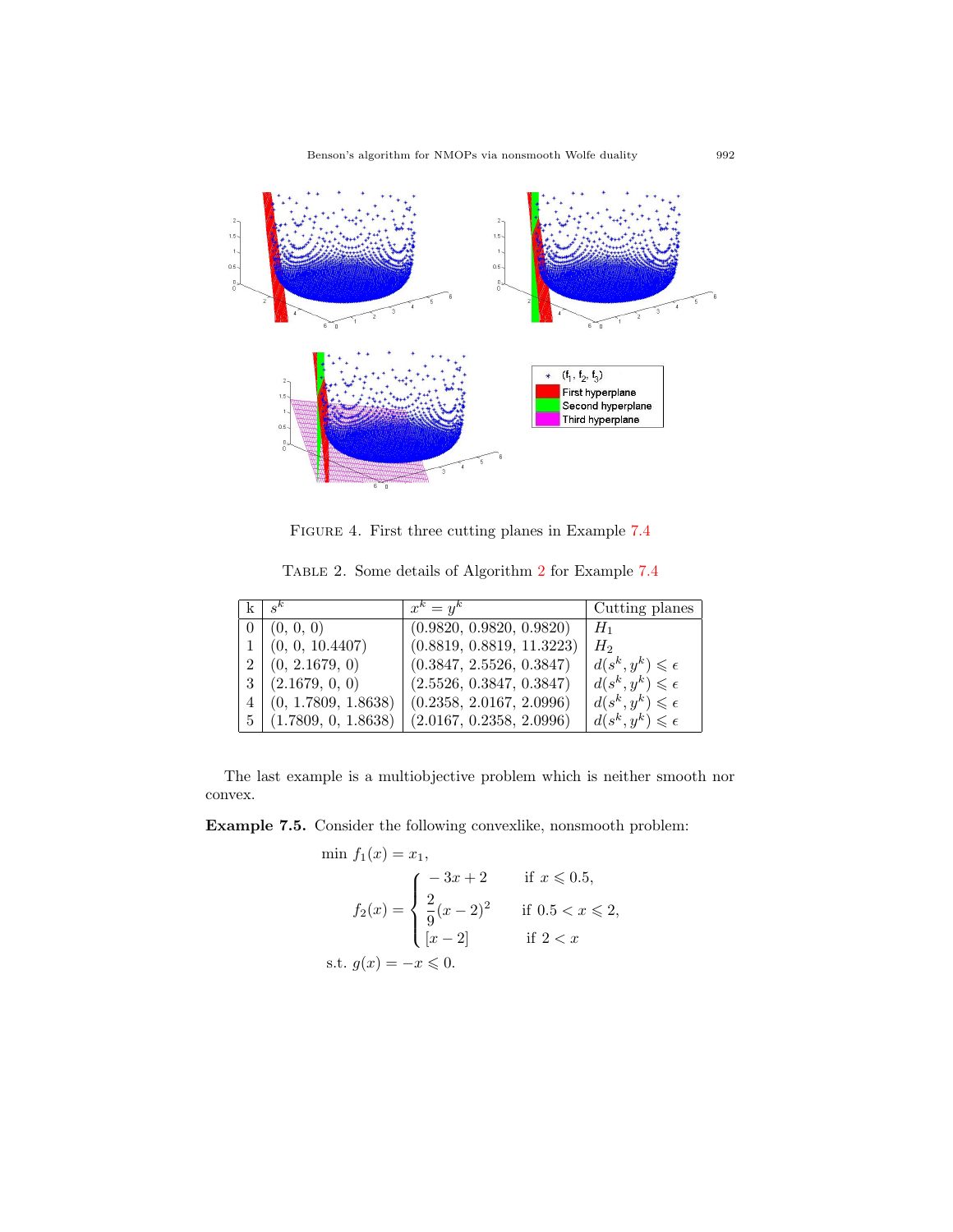Table 3. Some details of Algorithm [2](#page-11-0) for Example [7.5](#page-18-2)

<span id="page-19-3"></span>

|                | $s^k$            | $x^k$                | $u^k$                          | Cutting planes                   |
|----------------|------------------|----------------------|--------------------------------|----------------------------------|
| $\Omega$       | (0, 0)           | 0.5000               | (0.5000, 0.5000)               | (0.4000, 0.6000, 0.5110)         |
|                | (0, 0.8333)      | 0.2917               | (0.2917, 1.1250)               | (0.7500, 0.2500, 0.5000)         |
| $\overline{2}$ | (1.2500, 0)      | 1.3453               | (1.3453, 0.0953)               | (0.2254, 0.7746, 0.3770)         |
| 3              | (0, 2.0000)      | $\left( \right)$     | (0.0000, 2.0000)               | $d(s^k, y^k) \leqslant \epsilon$ |
| 4              | (0.5000, 0.5000) |                      | $0.5000 \mid (0.5000, 0.5000)$ | $d(s^k, y^k) \leqslant \epsilon$ |
| 5              | (1.6726, 0)      | 1.6935               | (1.6935, 0.0209)               | $d(s^k, y^k) \leqslant \epsilon$ |
| 6              | (0.9226, 0.2182) | $\vert 0.9496 \vert$ | (0.9496, 0.2452)               | $d(s^k, y^k) \leqslant \epsilon$ |

Some computational data of Algorithm [2](#page-11-0) with  $\epsilon = 0.1$  and  $\hat{p} = 10^7$  is reported in Table [3.](#page-19-3) Although the function  $f_2(x)$  isn't differetiable at the first weakly efficient solution  $x^0 = (0.5, 0.5)$ , Algorithm [2](#page-11-0) generates the separating hyperplane at this iteration.

Summarizing information comparing the results of Algorithm [2](#page-11-0) with various values of  $\epsilon$  is given in Table [4](#page-19-4). The number of points of the set (vert  $\mathcal{P}^o$ )  $\cap$  $(\hat{p} - \mathbb{R}^p)$  $\binom{p}{\geq}$  (# Opt) and the number of cutting planes (# H) are shown in the third and the fifth columns. The fourth column  $(\#$  Out) shows the number of points of the set (vert  $\mathcal{P}^o$ )  $\setminus (\hat{p} - \mathbb{R}^p)$ ≧ )*.*

TABLE 4. Different values of  $\epsilon$  for three examples

<span id="page-19-4"></span>

| Example | $\epsilon$ | $#$ Opt | $#$ Out  | #H             | $\epsilon_0$ | Time(s)   |
|---------|------------|---------|----------|----------------|--------------|-----------|
| 7.3     | 0.1        | 5       | $\Omega$ | $\overline{2}$ | 0.0339       | 0.173559  |
|         | 0.01       | 11      | $\theta$ | 5              | 0.0097       | 0.383144  |
|         | 0.001      | 41      | $\theta$ | 20             | 6.8538e-04   | 1.449901  |
| 7.4     | 0.9        | 6       | 1        | $\overline{2}$ | 0.6663       | 0.387581  |
|         | 0.1        | 80      | 15       | 30             | 0.0995       | 5.206289  |
|         | 0.02       | 182     | 48       | 66             | 0.0496       | 21.267091 |
| 7.5     | 0.2        | 5       | $\theta$ | $\overline{2}$ | 0.1347       | 0.114457  |
|         | 0.02       | 11      | $\Omega$ | 5              | 0.0101       | 0.334783  |
|         | 0.002      | 29      | $\theta$ | 14             | 0.0019       | 0.969401  |

#### **REFERENCES**

- <span id="page-19-2"></span>[1] Q.H. Ansari and J.C. Yao (eds.) Recent Developments in Vector Optimization, Springer, Berlin, 2012.
- <span id="page-19-0"></span>[2] H.P. Benson, An outer approximation algorithm for generating all efficient extreme points in the outcome set of a multiple objective linear programming problem, *J. Global Optim.* **13** (1998), no. 1, 1–24.
- <span id="page-19-1"></span>[3] F.H. Clarke, Y.S. Ledyaev, R.J. Stern and P.R. Wolenski, Nonsmooth Analysis and Control Theory, Grad. Texts in Math. 178, Springer-Verlag, New York, 1998.